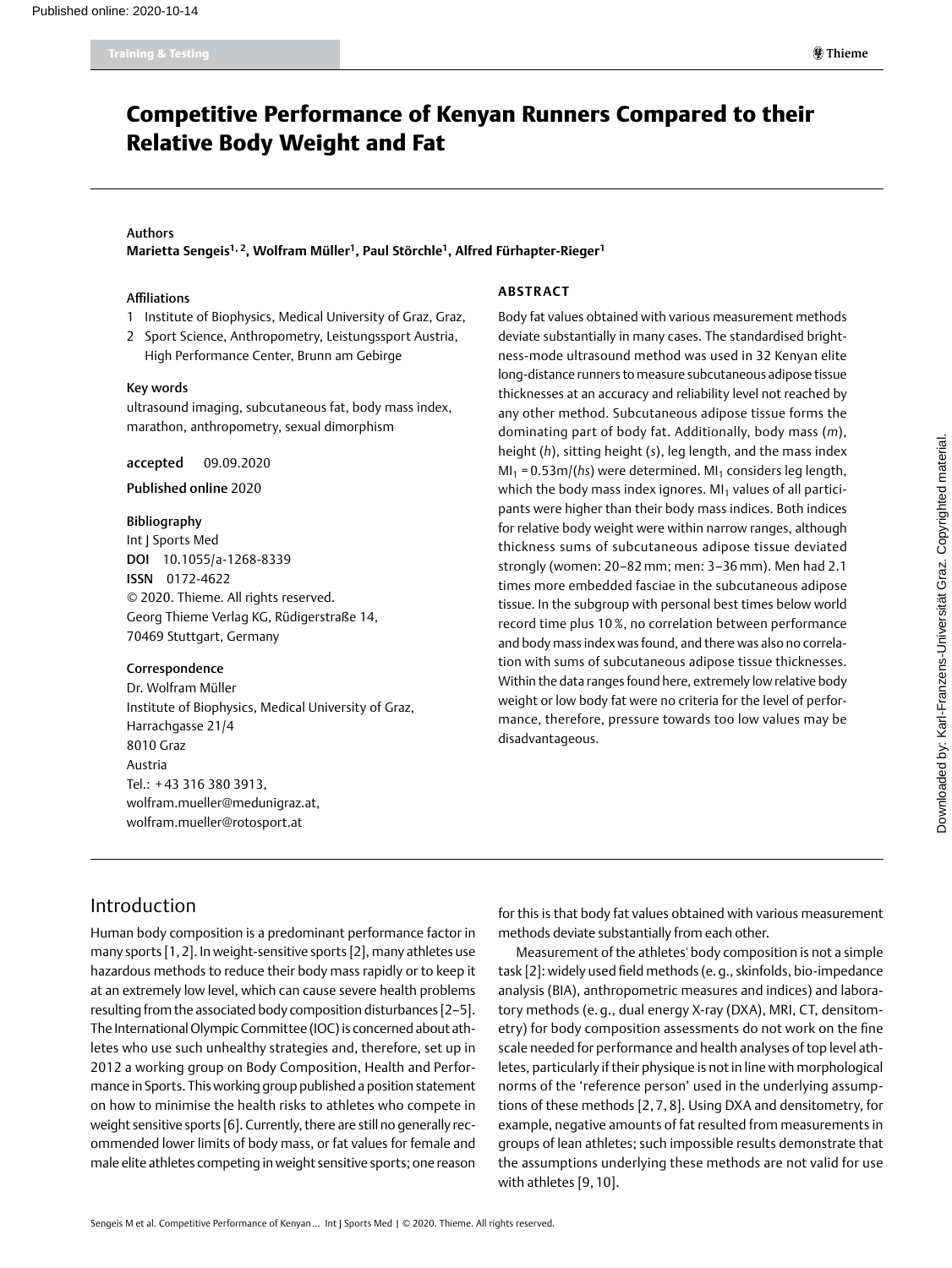Ultrasound (US) was found to be a promising method because of the high image resolution obtainable with high frequency brightness-mode (B-mode) imaging [2, 11–13]. The image resolution and thus the accuracy of US measurements of subcutaneous adipose tissue (SAT) thickness is approximately 0.1–0.2 mm when using probe frequencies between 9 and 18 MHz, provided that the appropriate sound speed of the tissue under study is used (which may deviate substantially from 1540 m ∙ s-1 used in conventional diagnostic US systems) [11, 12, 14].

In order to optimise reliability, this recently developed method for measuring SAT, has been standardised: SAT compression is avoided by a thick layer of US gel, eight sites are used to represent trunk, arms, and legs, marking of sites and US measurements are done in defined body positions, and all marking distances are percentages of stature [14]. Inter-observer reliability (95 % limit of agreement, LOA) was found to be  $\pm$  1.1 mm [14] when athletes with sums of SAT thicknesses *D*<sub>I</sub> (the index I indicates that embedded fasciae are included in the thickness measurement) up to 50 mm were studied [14], and ± 1.2 mm in a group of athletes with *D<sub>I</sub> v*alues up to 70mm [15]. Most recently, similar reliability results were found within the framework of an international multi-centre study when three experienced measurers of each of two participating centres measured each of the 16 elite athletes (of various sports) of their centres. However, LOA values were larger when novice measurers at each of the three participating 'novice centres' performed the measurements, indicating that training of measurers is important. The 95 % LOA in *D<sub>I</sub> of less than 1.5 mm enables track*ing body fat changes on an accuracy level of 0.2 kg [16]; this is almost an order of magnitude below the daily weight changes. The method can be applied in all groups of body fatness reaching from extremely lean athletes and anorectic patients to overweight and obesity groups [15, 17]. The standardised US method used here [14–16] enables studies of SAT on a fine scale that is not reached by any other method. SAT is the major part of total (anatomically detectable) body fat [18–20]. The accuracy limits of this method are determined by biological reasons: furrowed borders of the tissue (the micro-elevations along the tissue borders are larger than the image resolution), but not by technical limitations of this measurement approach [2, 11, 12, 14–16].

There is no generally accepted model that analyses the role of body fat in long-distance running from all perspectives of relevance: biomechanics, bioenergetics, and the health point of view. In long distance running, the athlete's centre of gravity is moved upwards and downwards, and several parts of the body are accelerated and decelerated at every step. The energy needed for these dynamic actions are linearly related to the involved body masses, and therefore - from this biomechanics point of view - increased (passive) body masses limit performance. On the other hand, 'wobbling masses are a means to reduce high impacts by suspending the muscles' visco-elasticity to the skeleton' [21]. From the bioenergetics points of view, it has to be considered that: 'Blood glucose and liver and muscle glycogen stores are inadequate over protracted periods to both fuel exercise and maintain blood glucose level. Therefore, the ability to use fats as fuels is essential' [22]. Extremely low body weight and body fat can lead to disastrous performance set-backs and to severe medical problems [3,5,6,23]. In this study, we investigated body composition and relative body mass ('ponderosity') in world class Kenyan long-distance runners. Relative body weight was measured by using the mass index ( $M_1 = 0.53$  m/ (hs)), which considers the individual's body proportions that the body mass index (BMI =  $m/h^2$ ) ignores [24-27]. However, both indices can only be used to characterise relative body mass, but are not useful to assess body composition in athletes [2].

Preliminary normative data of SAT among competitive athletes have recently been published [28]. Results described here can be compared to the first studies using this US method in elite judokas [29], in competitive junior rowers [30], and in a mixed group of 76 elite athletes of various sports investigated in five research centres [16].

The aims of the present study were to address the following questions:

- $\blacksquare$  How to the ranges of SAT thickness sums ( $D_1$  and  $D_E$ ) compare in female and male groups of athletes?
- . What are the ranges of relative body weight in terms of the improved measure for relative body weight  $M<sub>1</sub>$ , and how do BMI and MI<sub>1</sub> compare in this group of Kenyan athletes?
- $\blacksquare$  Are BMI and MI<sub>1</sub> correlated with performance?
- $\blacksquare$  Is body fat, represented by SAT thickness sums  $D_1$  and  $D_E$ , correlated with performance?
- Are there differences between females and males in the amounts of fibrous structures (fasciae) embedded in the SAT?
- Does the fat patterning, represented by the eight standardised sites on trunk, arms, and legs, characterise female and male athletes?

## Materials and Methods

#### Participants and locations where the study took place

The study includes 32 elite female and male Kenyan long-distance runners competing in international long-distance running events (10 000m, half marathon, marathon, and mountain running). The group of Kenyan athletes included 7 female and 25 male long-distance runners. The four mountain runners (number 3, 9, 19, 22 in ▶**Table 2b**) are not included in the performance analyses. The study took place in Kenya, at the Mount Longonot Sports & Recreation Camp (April 8–14, 2017; elevation of 2400 m above sea level) and in Austria, at Hochrindl/Turrach (August 31–September 1, 2017; 1600 m above sea level). All athletes gave their written informed consent prior to the measurements. The study was conducted in accordance with the Ethical Standards in Sport and Exercise Science Research: 2020 Update [31] and approved by the ethics committee of the Medical University of Graz (20–295 ex08/09).

#### Observer

All measurements were performed by the same experienced observer. The observer had been trained according to the International Association of Sciences in Medicine and Sports (IASMS ; www.iasms.org) for SAT thickness measurements using the standardised US imaging technique. All anthropometric measurements were carried out according to the International Society for the Advancement of Kinanthropometry (ISAK) [32] by the same ISAK Level 2 certified observer.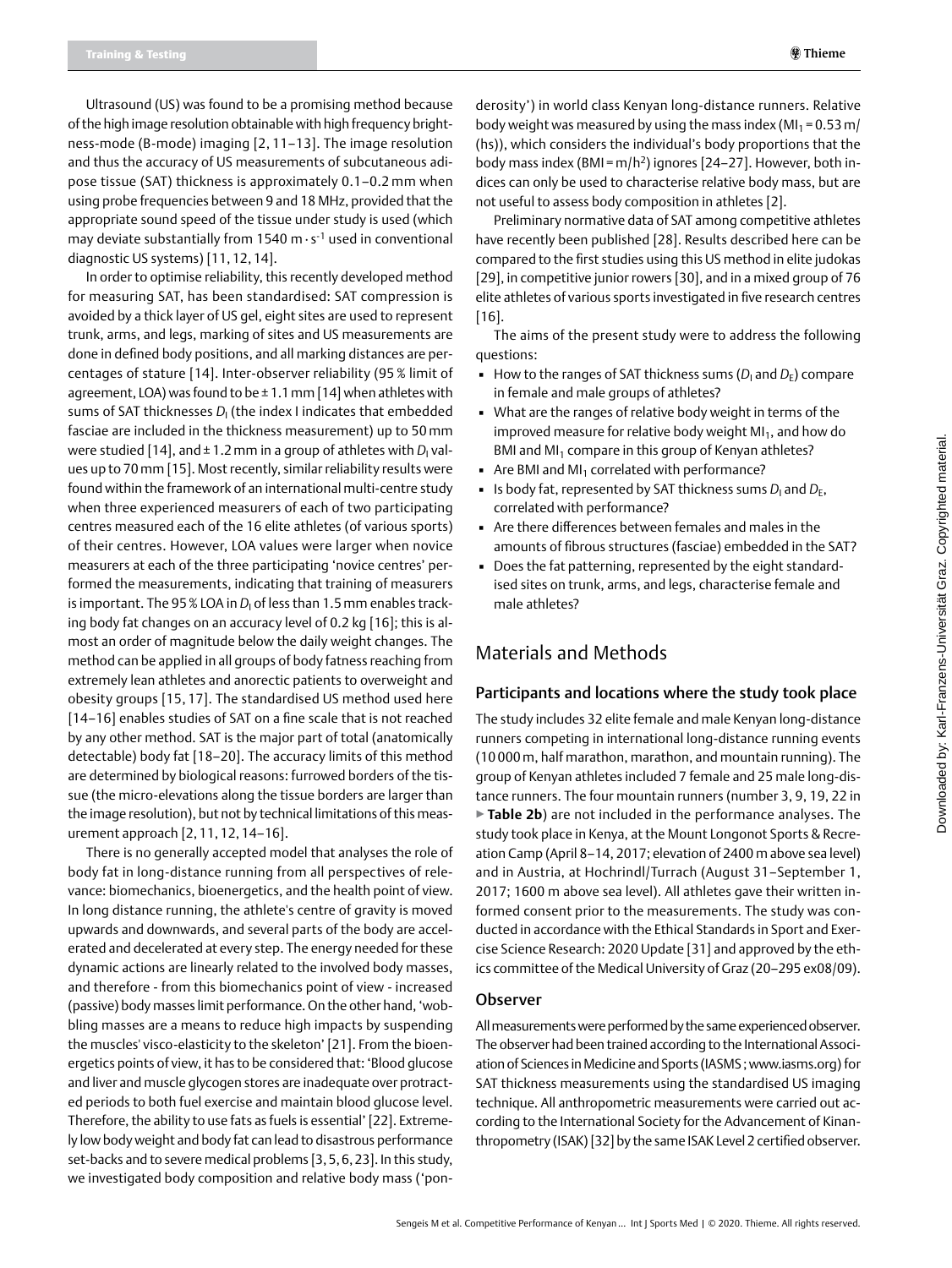### Anthropometry and US marking

Anthropometric measurements were performed in accordance with the ISAK protocol [32] and included: body mass (*m*), stature (*h*), sitting height (*s*), leg length (*l*), waist girth (*w*), gluteal (hip) girth (*g*), biceps girth with arm flexed (90°) and tensed (*b*), and thigh girth (*t*) at the site front thigh (FT). US measurements for SAT detection were performed in accordance with the standardised protocol [14, 15]. Before US images were captured, all athletes were marked on the right side of the body in defined standing or sitting positions, or with the arm or foot supported. All marking distances were percentages of the individual's stature. All US images were captured in defined lying positions: upper abdomen (UA), lower abdomen (LA), brachioradialis (BR) and front thigh (FT) in supine, erector spinae (ES) and distal triceps (DT) in prone, and lateral thigh (LT) and medial calf (MC) in rotated position. The standardised eight measurement sites are [14, 15]: UA, LA, FT, LT, MC, ES, DT, and BR. For calculating the relative body weight, the BMI =  $m/h^2$  and the improved measure for relative body weight  $MI_1 (MI_1 = 0.53 m/(hs))$ were used [2, 25, 26]. The MI<sub>1</sub> has been defined such that the World Health Organisation (WHO) cut-off points for underweight and overweight, and also the relative weight criterion (17.5kgm-2, [33]) for diagnosing of anorexia nervosa (as one of the diagnostic criteria) can remain unaltered.

### B-Mode US imaging and SAT thickness evaluation

For US imaging, a portable B-Mode ultrasound device (Phillips CX50, L12–3) was used. Tissue compression was avoided by using a thick layer of US gel (approximately 3–5 mm) [12, 14]. The black bands on top of the US images (▶**Fig. 1**) correspond to the gel layer between the probe and the skin. The US probe was placed perpendicularly to the skin surface and directly above the marked site. US images of the standardised site UA are shown for two athletes in ▶**Fig.1a** and **b**. For SAT thickness evaluation, the inter-active software *NISOS - BCA - F (version 3.3*; *Rotosport, Austria; rotosport.at*) was used [11, 14]. A sound speed of 1450 ms<sup>-1</sup> was set for thickness determination in adipose tissue [14–16,20]. The algorithm measures typically between 50 and 200 thicknesses in each US image, depending on the width of the chosen region of interest (ROI). The automatic measurements are done in close vicinity of the marked site (within the chosen ROI; compare to ▶**Fig. 1**). Typically, the raw of measurements covers a few millimetres on both sides of the image centre. One of the criteria for choosing the standardised eight sites (out of a large number of tested sites) was to select sites that showed low variation of SAT thickness in the surrounding of the marked point [12, 14, 15]. Because ROIs are usually chosen around the image centre (corresponding to the middle beam of the US ray series), thickness differences resulting from different ROI widths are minimal and usually an order of magnitude smaller than the obtainable reliability that results from the US imaging deviations. Details on the choice of sites and on reliability and accuracy can be found in previous publications [11, 14].

The mean thickness at a given site is termed *d*; the thicknesses at the eight sites represent the fat patterning of the athlete. The sums of these eight sites ( $D_{\text{I}}$  and  $D_{\text{E}}$ ) are representatives of the athlete's SAT amount with fibrous structures (fasciae) included (Index I) or excluded (Index E). Detailed information on the measurement method can be found in preceding publications [12, 14, 15].

## Statistical methods

SPSS (v25.0) software (IBM® SPSS® Statistics) was used. Descriptive statistics include means ± standard deviations (SD). Data were tested for normality of distribution using the Shapiro-Wilk test. Pearson's (r) or Spearman's  $(r_s)$  correlation coefficient were used to assess relationships between BMI and MI<sub>1</sub> with D<sub>I</sub>, and D<sub>E</sub>, respectively. For normally distributed data, Pearson's correlation was used, not normally distributed data was investigated with Spearman's rank correlation. The t-test was used to compare BMI with  $MI_1$ , and for analysing sexual dimorphism of the differences MI<sub>1</sub>-BMI. The Mann-Whitney U test was applied to compare possi-



▶ Fig. 1 Subcutaneous adipose tissue (SAT) of two male long-distance runners with similar body mass index (BMI), but large differences in SAT thickness sums (D<sub>I</sub>). **a** Site upper abdomen (UA) of athlete number 2 (of **▶ Table 2S** in the Supplementary Material, SM) (PB: 10k: 00:28:59, HM: 01:02:45, BMI=19.0 kgm<sup>-2</sup>, mass index MI<sub>1</sub> = 19.4 kgm<sup>-2</sup>, sum of the eight standardised sites D<sub>I</sub>=20.2 mm). The index I indicates that embedded fibrous structures are included in the thickness measurements. Numbers indicate: 1: gel, 2: skin, 3: embedded fibrous structure, 4: muscle fascia, 5: muscle. The yellow frame represents the chosen region of interest (ROI). Numbers of thickness measurements within the ROI: the mean of these 141 thicknesses represents the thickness *d*<sub>1</sub> = 5.4 mm at this site. **b** UA of athlete number 5 (of ▶ **Table 2S** in the SM) (PB: M: 02:15:18, BMI = 18.7 kgm<sup>-2</sup>, mass index MI<sub>1</sub> = 19.8 kgm<sup>-2</sup>, sum of the eight standardised sites D<sub>I</sub> = 6.0 mm). Numbers of thickness measurements: 209, d<sub>I</sub> = 0.53 mm at this site.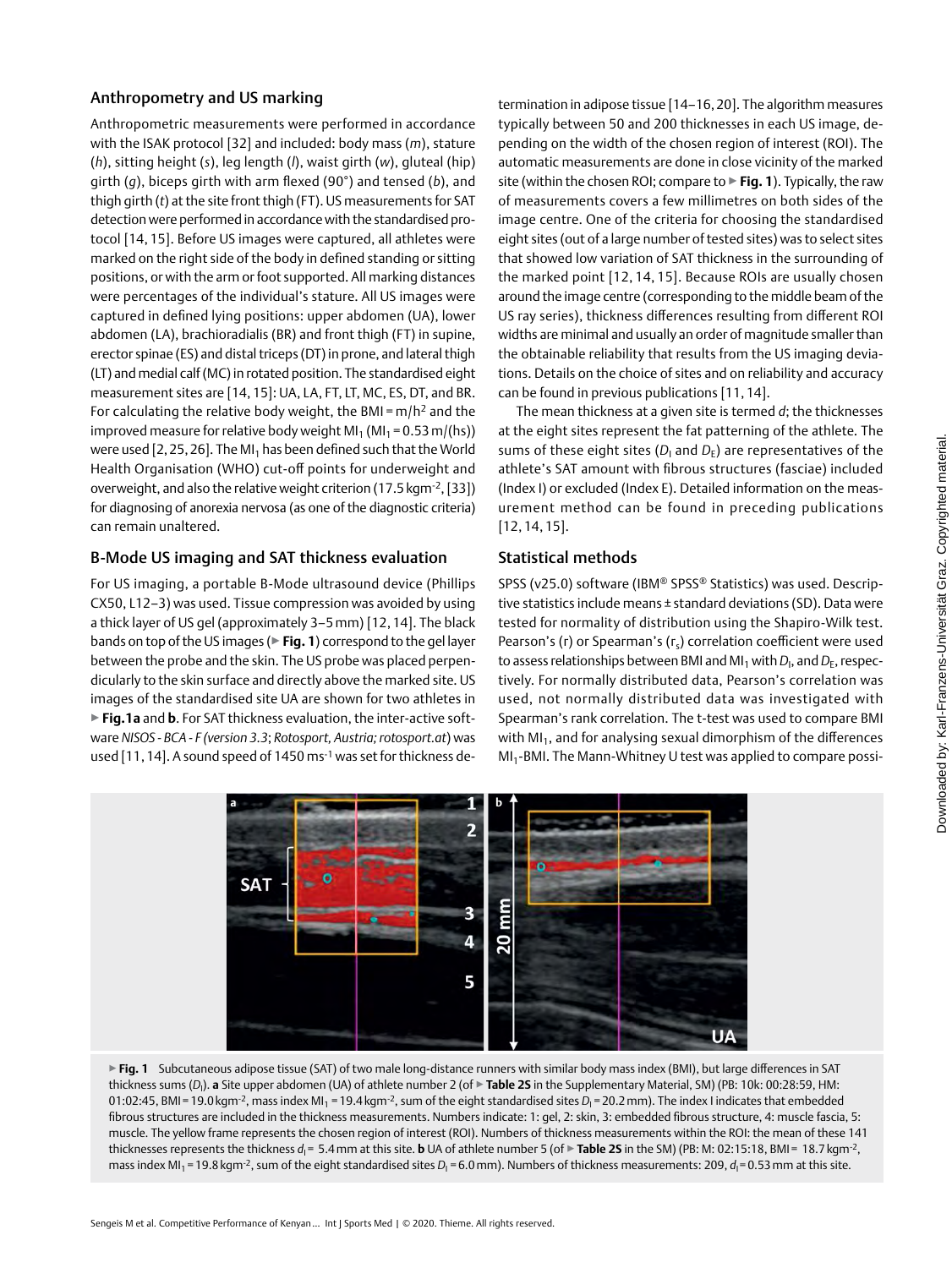|            |                              | $K_f (N = 7)$<br>$K_m$ (N = 25) |                   |          |                    |          |          |
|------------|------------------------------|---------------------------------|-------------------|----------|--------------------|----------|----------|
| Variable   | <b>Unit</b>                  | Mean ± SD                       | <b>Min</b><br>Max |          | Mean ± SD          | Min      | Max      |
| aqe        | [years]                      | $24.1 * (5.6)$                  | 19.0              | 34.0     | $27.2*(3.3)$       | 20.0     | 33.0     |
| m          | [kg]                         | $50.5*(2.6)$                    | 45.8              | 53.1     | $54.0*(4.3)$       | 43.5     | 61.8     |
| h          | $\lceil m \rceil$            | $1.647 * (0.065)$               | 1.566             | 1.780    | $1.680*(0.058)$    | 1.547    | 1.792    |
| s          | $\lceil m \rceil$            | 0.835(0.037)                    | 0.810             | 0.915    | 0.847(0.026)       | 0.810    | 0.893    |
|            | $\lceil m \rceil$            | $0.954 * (0.040)$               | 0.880             | 1.010    | $0.963 * (0.044)$  | 0.865    | 1.042    |
| <b>BMI</b> | [ $kgm^{-2}$ ]               | $18.6*(0.9)$                    | 16.8              | 19.5     | $19.1 * (1.2)$     | 16.1     | 20.7     |
| MI1        | $\lceil \text{kgm-2} \rceil$ | $19.5*(1.1)$                    | 17.3              | 20.7     | $20.1 * (1.2)$     | 17.6     | 22.0     |
| w          | $\lceil m \rceil$            | $0.633 * (0.018)$               | 0.612             | 0.663    | $0.669 * (0.028)$  | 0.610    | 0.732    |
| g          | $\lceil m \rceil$            | $0.863 * (0.027)$               | 0.828             | 0.890    | $0.835 * (0.030)$  | 0.775    | 0.895    |
| Ь          | $\lceil m \rceil$            | $0.238 * (0.009)$               | 0.229             | 0.251    | $0.259 * (0.014)$  | 0.220    | 0.282    |
| t          | [m]                          | $0.436 * (0.017)$               | 0.408             | 0.457    | $0.441 * (0.023)$  | 0.390    | 0.474    |
| $L = I/h$  | $[1]$                        | $0.579 * (0.011)$               | 0.56              | 0.59     | $0.573 * (0.011)$  | 0.55     | 0.60     |
| $C = s/h$  | $[1]$                        | 0.506(0.008)                    | 0.50              | 0.52     | 0.505(0.011)       | 0.49     | 0.52     |
| $W = w/h$  | $[1]$                        | 0.385(0.017)                    | 0.35              | 0.40     | $0.398 * (0.020)$  | 0.35     | 0.44     |
| 10k        | [hh:mm:ss]                   | 00:33:45 (0:01:12)              | 00:32:17          | 00:35:22 | 00:29:23 (0:00:42) | 00:28:19 | 00:30:43 |
| НM         | [hh:mm:ss]                   | 01:14:16 (0:02:54)              | 01:11:20          | 01:19:58 | 01:04:08 (0:01:32) | 01:02:32 | 01:07:07 |
| М          | [hh:mm:ss]                   |                                 |                   |          | 02:13:59 (0:01:41) | 02:12:00 | 02:16:51 |

 $\triangleright$  **Table 1** Descriptive statistics of the Kenyan elite female (K<sub>f</sub>) and male (K<sub>m</sub>) long-distance runners.

Normal distribution (Shapiro-Wilk test) is marked with ( \* ). Abbreviations: body height (*h*), body mass (*m*), sitting height (*s*), leg length (*l*), leg-to-height ratio (L = *l/h*), body mass index (BMI =m/h2), mass index (MI1 = 0.53.m/hs)), Cormic index (C= *s*/*h*), waist girth (*w*), *g*luteal (hip) girth (*g*), biceps girth with arm flexed (90°) and tensed (*b*), thigh girth at the site front thigh (*t*), waist-to-*h*eight ratio (W= *w*/*h*). Means ( ± SD) of personal best times of the latest two years (2016–2018) were included: 10 kilometer (10 k) Kf = 6, K<sub>m</sub> = 12, half marathon (HM) K<sub>f</sub> = 7, K<sub>m</sub> = 12, marathon (M) K<sub>m</sub> = 6.

ble differences in SAT and in embedded fibrous structures in female and male athletes. The paired t-test or Wilcoxon test was applied for comparisons of E1 (measurement series in Kenya) and E2 (a second series in Austria, 18 weeks later) in a sub-group of nine Kenyan runners. Pearson's and Spearman's correlation (according to distribution) were used to analyse relationships between running performance and D<sub>I</sub>, and between running performance and MI<sub>1</sub>.

#### Results

Mean values of age, body height, body mass and selected body dimensions (lengths, circumferences, and indices) are shown in ▶**Table 1**.

▶**Figs. 1a** and **b** show two US images of two exemplarily chosen male Kenyan long-distance runners. Athletes in images A and B (number 2 and 5 of ▶**Table 2S** in the Supplementary Material, SM) had similar BMIs (19.0 kgm<sup>-2</sup>, and 18.7 kgm<sup>-2</sup>), but enormous differences (240 %) in the SAT sums of the eight sites (A: *D*<sub>1</sub> = 20.2 mm; B: *D*<sub>1</sub> = 6.0 mm). The ► **Figs 1a** and **b** show the SAT thicknesses (*d<sub>I</sub>*) at the site UA (A: *d<sub>I,UA</sub>* = 5.4 mm; B: *d<sub>I,UA =</sub> 0.*53 mm). Personal best times were: A: 10 km: 00:28:59; half marathon: 01:02:45, and B: marathon: 02:15:18; for comparison to other participants see ▶**Table 2S** in the SM. In the UA image on the left side, the SAT is coloured in red, and the structures of relevance for the semi-automatic contour detection and image evaluation are indicated. All images were evaluated with the semi-automatic SAT contour detection algorithm, which starts out from the blue circles set by the observer within the SAT compartments. The yellow frame represents the chosen region of interest (ROI). The numbers of SAT

thickness (*d*) measurements in these two US images (1A and 1B) were 141 and 209, respectively, which resulted in robust mean and median thickness values.

▶**Figs 2a** and **b** show the relative body weights of female and male participants, respectively, represented by both the body mass index (BMI) and the mass index (MI<sub>1</sub>); the latter takes the individual's sitting height into account (and thus, implicitly, also leg length). The columns are ordered according to increasing SAT thickness sums (*D*<sup>I</sup> ). All athletes ( $N = 32$ ) had higher MI<sub>1</sub> than BMI values, indicating their longer legs when compared to groups of White Caucasians [34,35]. There was no significant correlation between D<sub>I</sub> and BMI (r=0.643,  $p = 0.119$ ) or MI<sub>1</sub> ( $r = 0.728$ ,  $p = 0.063$ ) in the female long-distance runners ( $K_f$ ). In the male group ( $K_m$ ), there was a moderate correlation between D<sub>I</sub> and BMI (r<sub>s</sub> = 0.427, p = 0.033), but not between D<sub>I</sub> and the improved measure for relative body weight MI<sub>1</sub> ( $r_s$  = 0.340,  $p = 0.096$ ).

In ▶**Figs 3a** and **b**, the 'underweight' border line defined by the WHO [36] (BMI = 18.5 kgm<sup>-2</sup>) is marked in red. When using the BMI for relative body weight, seven male and three female athletes were underweight, four of them were even below 17.5 kgm<sup>−</sup> <sup>2</sup>. When using the MI<sub>1</sub> instead of the BMI (▶ Fig. 3b), only three male and one female athlete were 'underweight', and only one female athlete was below 17.5kgm−2. The BMI and the improved measure for relative body weight  $M<sub>1</sub>$  differed significantly in both the female (t (6) = -6.494, p = 0.001) and the male group (t (24) = –11.339, p < 0.001) because of athletes' long leg lengths (associated with small sitting heights *s*).

The differences MI<sub>1</sub> - BMI are shown in ► Fig. 3c; they ranged from 0.4 kgm<sup>-2</sup> to 1.3 kgm<sup>-2</sup> in females (bright grey columns) and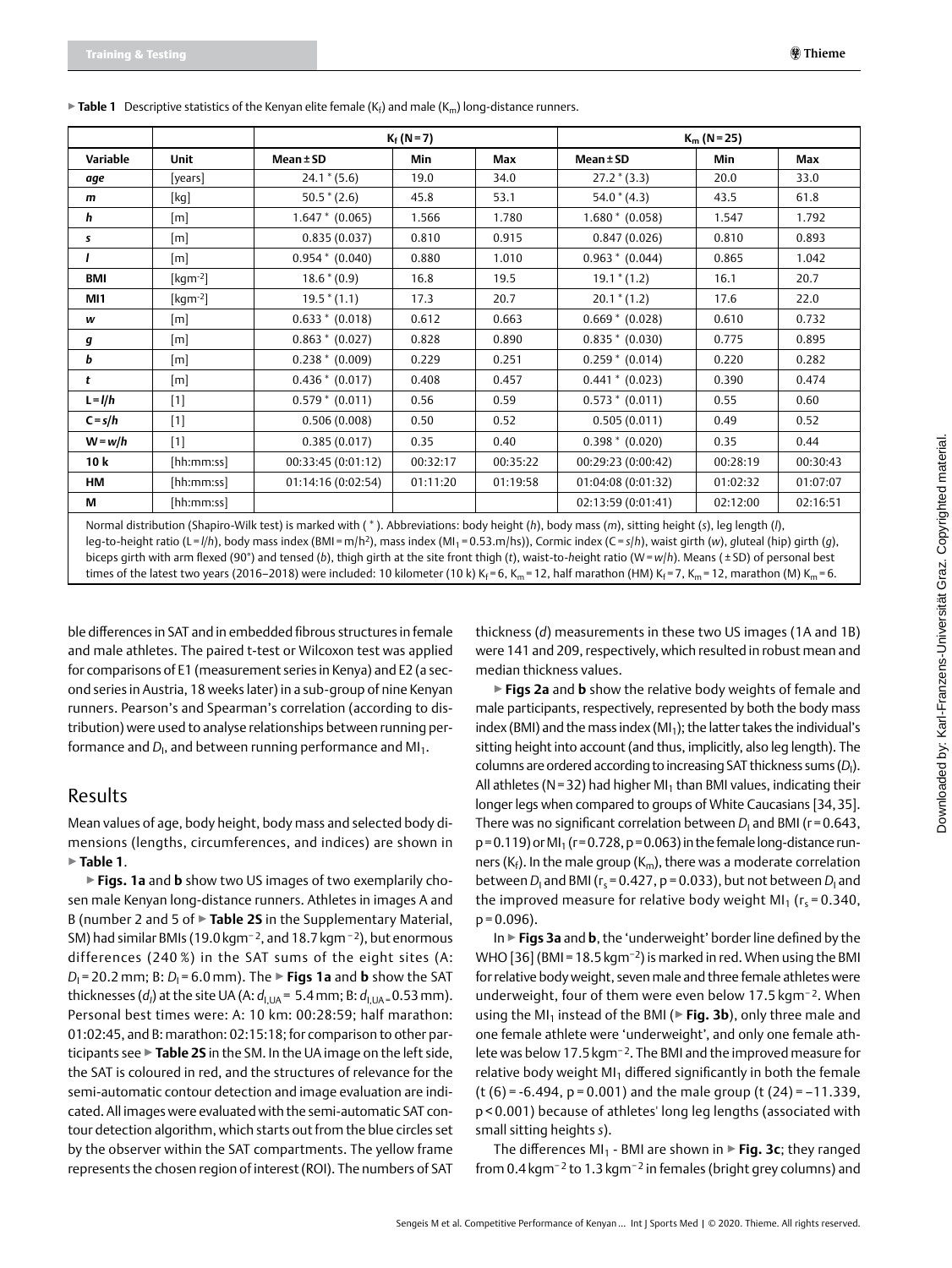

**▶ Fig. 2** Relative body mass (body mass index BMI, mass index MI<sub>1</sub>), and subcutaneous adipose tissue (SAT) thickness sums (D<sub>I</sub>): **a** Group of female athletes (K<sub>f</sub>). The columns represent BMI, the MI<sub>1</sub>, and the SAT thickness sums (D<sub>I</sub>) of the eight standardised measurement sites. The index I refers to thickness sums including embedded fibrous structures. Abbreviations: (*m*) body mass, (*h*) stature, (*s*) sitting height. The values of the female Kenyan runners (K<sub>f</sub>) are ordered according to their D<sub>I</sub>. There was no significant correlation between D<sub>I</sub> and BMI (r=0.643, p=0.119) or MI<sub>1</sub> (r=0.728, p=0.063). **b** as in A, but for male Kenyan runners (K<sub>m</sub>). There was a moderate correlation between *D*<sub>I</sub> and BMI (r<sub>s</sub>=0.427, p=0.033), but not between *D*<sub>I</sub> and MI<sub>1</sub> (r<sub>s</sub>=0.340, p=0.096).

from 0.3 to 1.7 kgm<sup>-2</sup> in males (dark grey columns). All MI<sub>1</sub> values were higher than the BMI values. For the differences  $MI_1 - BMI$ , there was no significant difference (t  $(30) = 0.622$ , p = 0.539) between females (K<sub>f,MFAN</sub>:  $0.9 \pm 0.3$  kgm<sup>-2</sup>) and males (K<sub>m,MFAN</sub>:  $1.0 \pm 0.4$  kgm<sup>-2</sup>).

▶**Figs. 4a** and **b** show the subcutaneous fat patterning (thicknesses *d* at the eight individual measurement sites); all eight sites differed significantly between the groups  $K_f$  and  $K_m$ . The highest ratio of the median SAT thicknesses with fibrous structures included (d<sub>I</sub>) was measured at the site lateral thigh (LT: 15.0/0.8 = 18.8), the lowest ratio at the site distal triceps (DT: 5.4/1.7 = 3.2). The ratios of all sites were: UA: 6.6/1.0 = 6.6, LA: 9.0/1.8 = 5.0, FT: 5.3/0.9=5.9, LT: 15.0/0.8=18.8, MC: 4.5/0.6=7.5, ES: 4.5/0.9=5.0, DT: 5.4/1.7 = 3.2, and BR: 1.9/0.2 = 9.5. When fibrous structures embedded in the SAT were excluded in the thickness measurements ( $d_F$ ), the ratios were: UA: 5.8/0.9 = 6.4, LA: 6.8/1.2 = 5.7, FT:  $4.6/0.7=6.6$ , LT:  $13.8/0.3=46.0$ , MC:  $4.4/0.5=8.8$ , ES:  $2.7/0.7=3.9$ , DT:  $5.0/0.8 = 6.3$ , and BR:  $1.3/0.2 = 6.5$ .

 $\blacktriangleright$  **Fig. 4c** shows the SAT thickness sums including (D<sub>I</sub>) or excluding embedded fibrous structures  $(D_F)$ , and additionally, the percentages of embedded fibrous structures 100· F/*D*<sup>I</sup> . Males showed significantly lower *D*<sub>I</sub> (Z = –3.715, p<0.01) and *D*<sub>E</sub> (Z = –3.715, p<0.01) values. The percentages (P) of fibrous structures (F) were significantly lower in females (t (30) = 3.846,  $p = 0.001$ ), which further increases the body fat content in the female group.

In ▶**Table 2**, two measurement series E1 (in Kenya) and a second series E2 (in Austria, 18 weeks later) performed with a subgroup of nine male athletes are compared. There were no statistically significant differences (p > 0.05) between E1 and E2 concerning the variables BMI, MI<sub>1</sub>, D<sub>I</sub>, and D<sub>E</sub>. At the individual eight sites, the SAT thicknesses (*d*<sub>I</sub>) also did not differ significantly.

For both groups  $K_f$  (females) and  $K_m$  (males), relationships between running performance (ΔWR: percentage of time above the world record) and SAT thickness sums (D<sub>I</sub>) are shown in **▶ Figs. 5a** 

and **b**. In the male group (N=19; performance level better than WR plus 15%), higher body fat (represented by SAT thickness sums  $D_1$ and  $D_F$ ) was not associated with lower performance (i.e., a higher ΔWR); in the opposite, there was a (weak) negative correlation between *D*<sub>I</sub> and ΔWR ( $r_s$  = -0.390, p = 0.033). In the male sub-group with a performance level better than WR plus 10 % (N = 12; *D*<sub>I</sub> was 13.4 ± 9.4 mm), no correlation ( $r_s$  = 0.019, p = 0.950) was found. The performance of the best females (performance level close to WR plus 10%, N=3) also did not show a dependency of ΔWR on *D*<sup>I</sup> , however, for the whole group of females ( $N= 7$ ), there was a significant positive correlation ( $r = 0.782$ ,  $p = 0.002$ ).

In the male group ( $N = 19$ ), there was no correlation between running performance and relative body weight in terms of  $M_{11}$  $(r<sub>s</sub>=-0.152, p=0.424)$ . In the female group (N = 7), a significant positive correlation was found ( $r_s$  = 0.835, p < 0.001). Using the BMI instead of the  $M<sub>1</sub>$  resulted in analogous findings. The results with females should be interpreted with caution because of the low number of participants and the higher heterogeneity in performance (see ▶**Figs. 5a** and **c**).

#### **Discussion**

#### Competitive performance and body fat

In the female group, five PB running times (71 %) were below the WR time plus 15%, and three were close to WR time plus 10%. The PB times of nineteen male athletes (i. e., 95% of male participants) were better than WR time plus 15%, and 12 (50%) were better than WR time plus 10%.

In the female group, there was a significant positive correlation between the deviations of their PB times from the WR (ΔWR) and their SAT thickness sums  $D_1$  (r = 0.78, p = 0.002), but this does not hold true for the three female athletes with PB times close to 10% above the WR: the *D*<sub>I</sub>-values of the female runners of this higher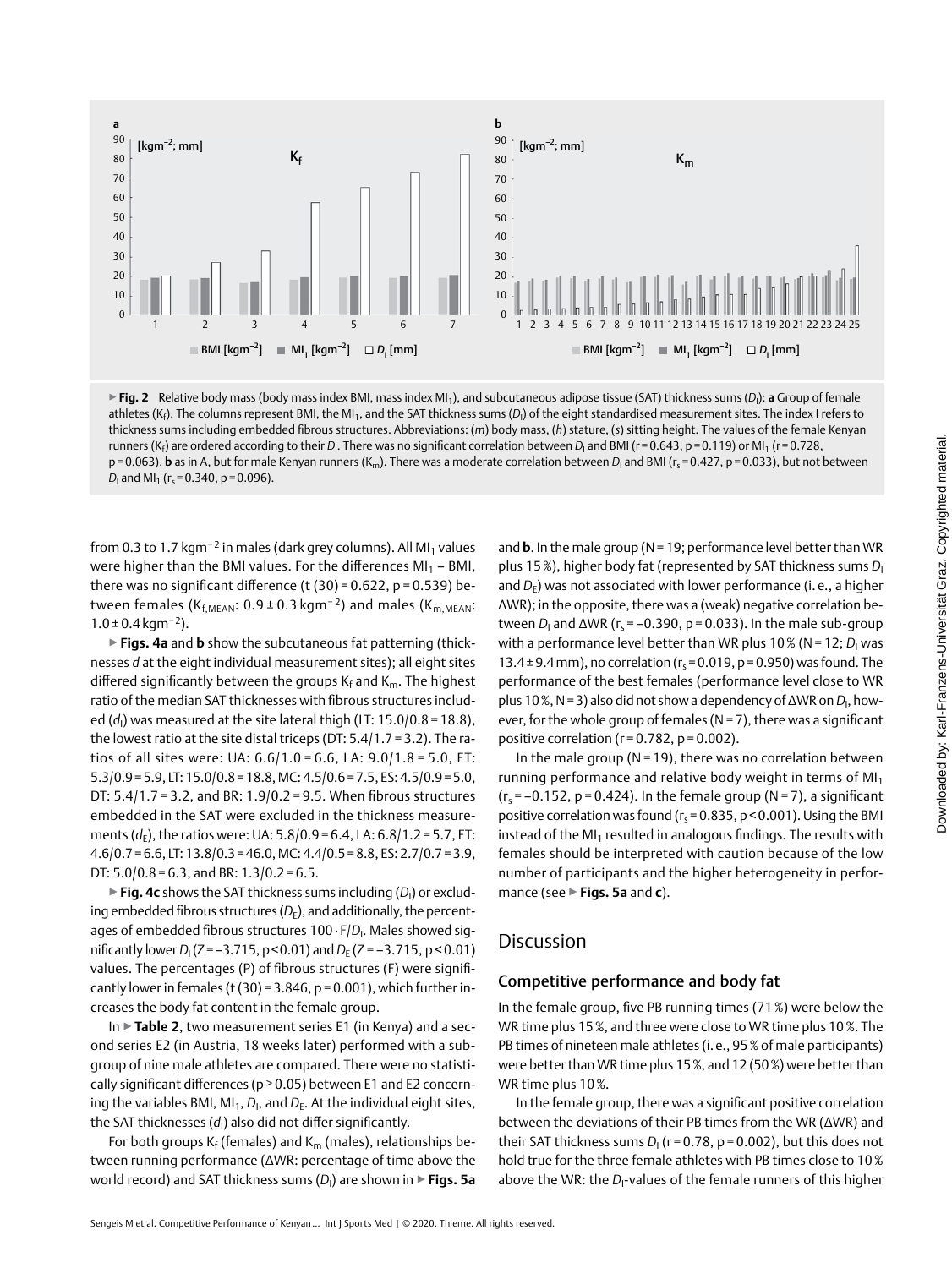

▶**Fig. 3** Underweight in terms of body mass index (BMI) and mass index (MI1): **a** The 'underweight' cut-off line (BMI=18.5kgm-2; according to the WHO [36]) is marked in red. In both groups (females: K<sub>fi</sub>, males: K<sub>m</sub>), neither BMI nor MI<sub>1</sub> differed significantly (BMI: Z=–1.208, p=0.242; MI<sub>1</sub>: Z=–1.527, p=0.135), but there was a highly significant difference between subcutaneous adipose tissue (SAT) thickness sums (D<sub>I</sub>) between K<sub>f</sub> and K<sub>m</sub> (Z = -3.715, p < 0.001). The BMI and the MI<sub>1</sub> differed significantly in K<sub>f</sub> (t (6) = -6.494, p = 0.001) and in K<sub>m</sub> (t (24) = -11.339, p < 0.001). Abbreviations: *D*<sub>I</sub> sum of the eight standardised sites with fibrous structures included. **b** as in A, but instead of the BMI the MI<sub>1</sub> is used. When using the MI<sub>1</sub>, only four athletes were below the cut-off line for 'underweight' [36]. **c** Differences between MI<sub>1</sub> and BMI: All MI<sub>1</sub> values were higher than the according BMI values. Differences in the group (K<sub>f</sub>) ranged from 0.4 to 1.3 kgm<sup>-2</sup>, and in the male group (K<sub>m</sub>) from 0.3 to 1.7 kgm<sup>-2</sup>. MI<sub>1</sub> and BMI differed significantly (t (30) = -13.073, p < 0.01).

performance class were all between 20 and 35 mm. According to preliminary normative data [28], two of them were in the category 'low' body fat, and one was in the category 'extremely low'. The median value of the whole female group was 58mm (ranging from 20.2 to 82.1mm), which is close to median values found previously in other sports: in a group of 16 elite female adult judokas, the median was 65mm (ranging from 45 to 88mm) [29], and the eight female athletes of the German National rowing team (U 19) had a median of 70mm (48 to 79mm) [30]. Compared to the male longdistance runners, the females' *D*<sup>I</sup> -median was about six times higher, indicating that adipose tissue, which has important endocrine functions [37], plays a substantial role in females.

In the male group, there was no correlation ( $r = 0.02$ ,  $p = 0.950$ ) when using the data of those 12 athletes whose running times were below WR plus 10%; although their performance levels were close to each other, there was a surprisingly large range of SAT thickness sums *D*<sup>I</sup> (from 3 to 36mm). When studying the whole group of 20 male runners, there was even a weak negative correlation between the deviations of their PB times (ΔWR) from the WR and their SAT thickness sums *D*<sub>I</sub> (r<sub>s</sub> = -0.39, p = 0.033).

Seen from a health perspective: "There are no generally accepted optimum values for body weight or percentage of fat mass in different sports…" [6]. Data of this and of previous studies [16, 29, 30] clearly indicate that the search for optimum body fat values and cut-off criteria for raising the alarm has to distinguish between sexes and to consider that such limits may largely depend on genetic differences of the sexes and between individuals [2]. The question how to minimise the health risks to athletes who compete in weight-sensitive sports has been discussed in a consensus statement of the IOC Working Group on Body Composition, Health and Performance [6]. Features of long-distance runners from Kenya have previously been analysed by Hamilton [38]. However, research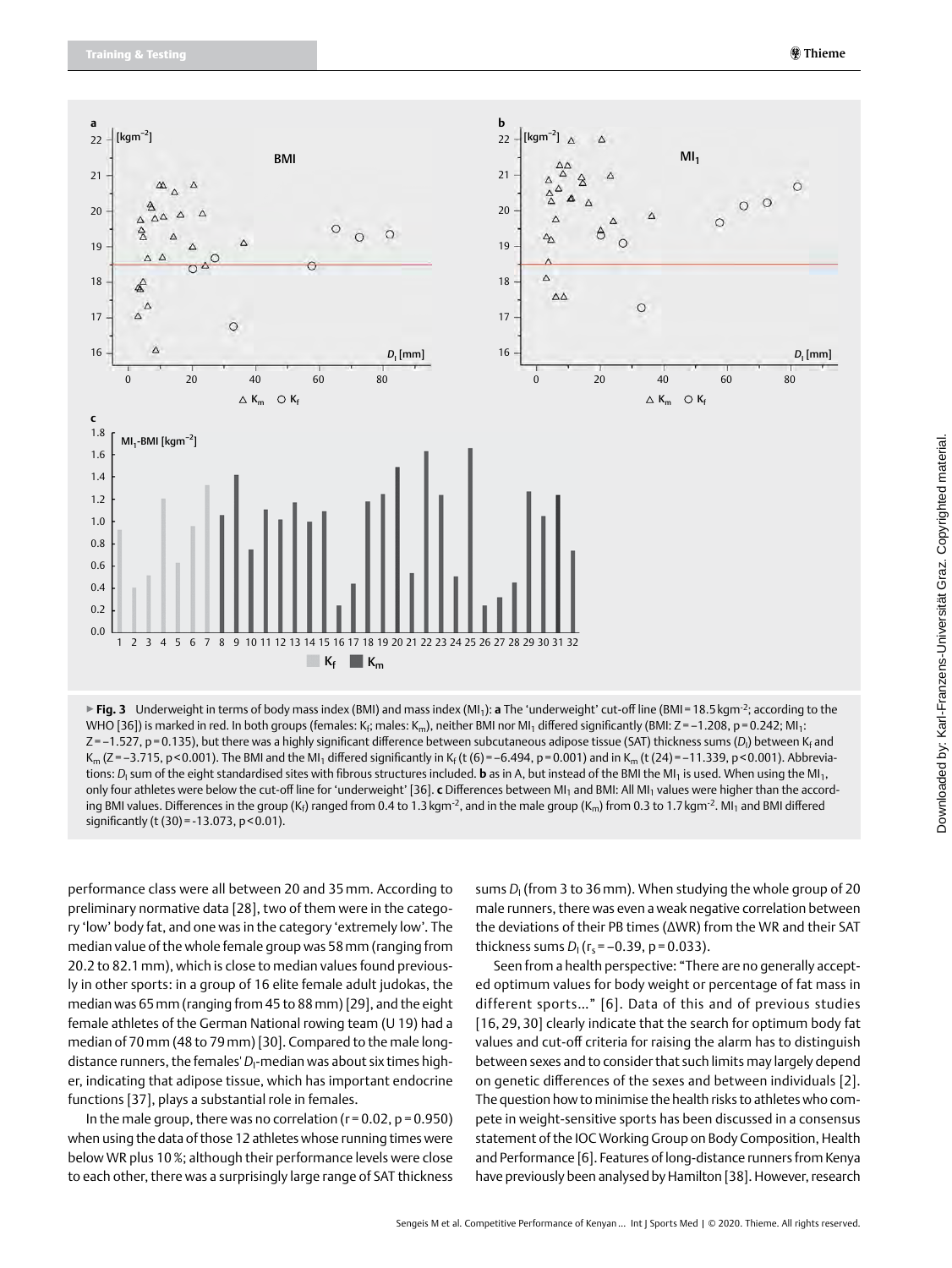

 $\blacktriangleright$  **Fig. 4** Subcutaneous adipose tissue (SAT) patterning, and SAT thickness sums  $D_i$  and  $D_E$ . **a** SAT thickness patterning ( $d_i$ ) at the eight standardised body sites including embedded fibrous structures (index I) in female (K<sub>f</sub>) and in male (K<sub>m</sub>) long-distance runners. All eight standardised body sites differed significantly between K<sub>f</sub> and K<sub>m</sub>. (UA) upper abdomen (Z=-3.123, p=0.002), (LA) lower abdomen (Z=-3.259, p=0.001), (FT) front thigh (Z=–3.989, p<0.01), (LT) lateral thigh (Z=–3.989, p<0.01), (MC) medial calf (Z=–3.350, p=0.001), (ES) erector spinae (Z=–3.487, p<0.01), (DT) distal triceps (Z=-3.123, p=0.002), and (BR) brachioradialis (Z=-3.624, p<0.01). **b** as in A, but the embedded fibrous structures are excluded in the SAT measurements ( $d_E$ ). All eight body sites showed significant differences between K<sub>f</sub> and K<sub>m</sub>. UA (Z=–3.259, p=0.001), LA (Z=–3.305, p=0.001), FT ( $Z = -3.806$ ,  $p \le 0.01$ ), LT ( $Z = -3.943$ ,  $p \le 0.01$ ), MC ( $Z = -3.442$ ,  $p = 0.001$ ), ES ( $Z = -3.305$ ,  $p = 0.001$ ), DT ( $Z = -3.350$ ,  $p = 0.001$ ), and BR (Z=-3.761, p < 0.01). **c** SAT thickness sums *D*<sub>I</sub> in females and males. Percentages (P) of fibrous structures (F) embedded in the SAT are also shown: P=100F/*D<sub>I=</sub>*100(*D<sub>I</sub>-D<sub>E</sub>)/D<sub>I</sub>. There were significant differences between K<sub>f</sub> and K<sub>m</sub> in all variables: <i>D<sub>I</sub>* (Z=–3.715, p<0.01), *D<sub>E</sub>* (Z=–3715, p<0.01), and  $P(t (30)=3.846, p=0.001).$ 

based on comprehensive data sets resulting from accurate and reliable measurements of body fat, is urgently needed for developing this important and complex topic of sports medicine.

Low fat reduces the ballast weight an athlete has to carry, but too low fat and body weight can cause severe health problems that may be associated with a performance breakdown [6, 13, 39–41]. The Working Group on Body Composition, Health and Performance, under the auspices of the IOC Medical Commission, has stated [6]: "A focus on low body weight and body fat content, combined with regulations in some weight-sensitive sports, are considered risk factors for extreme dieting, eating disorders and related health consequences among athletes.", and further: "Recently, a prospective controlled study showed that athletes who reported dieting or the desire to be leaner to improve performance are more likely to develop eating disorders [42, 43]. However, it is important to keep in mind that controlled, longitudinal studies are needed to examine the true risks and trigger factors…". Recently, the authors of one of the few available long-time studies stated that only 72% of former elite athletes who suffered from eating disorders during their athletic career reported that they had recovered 15–20 years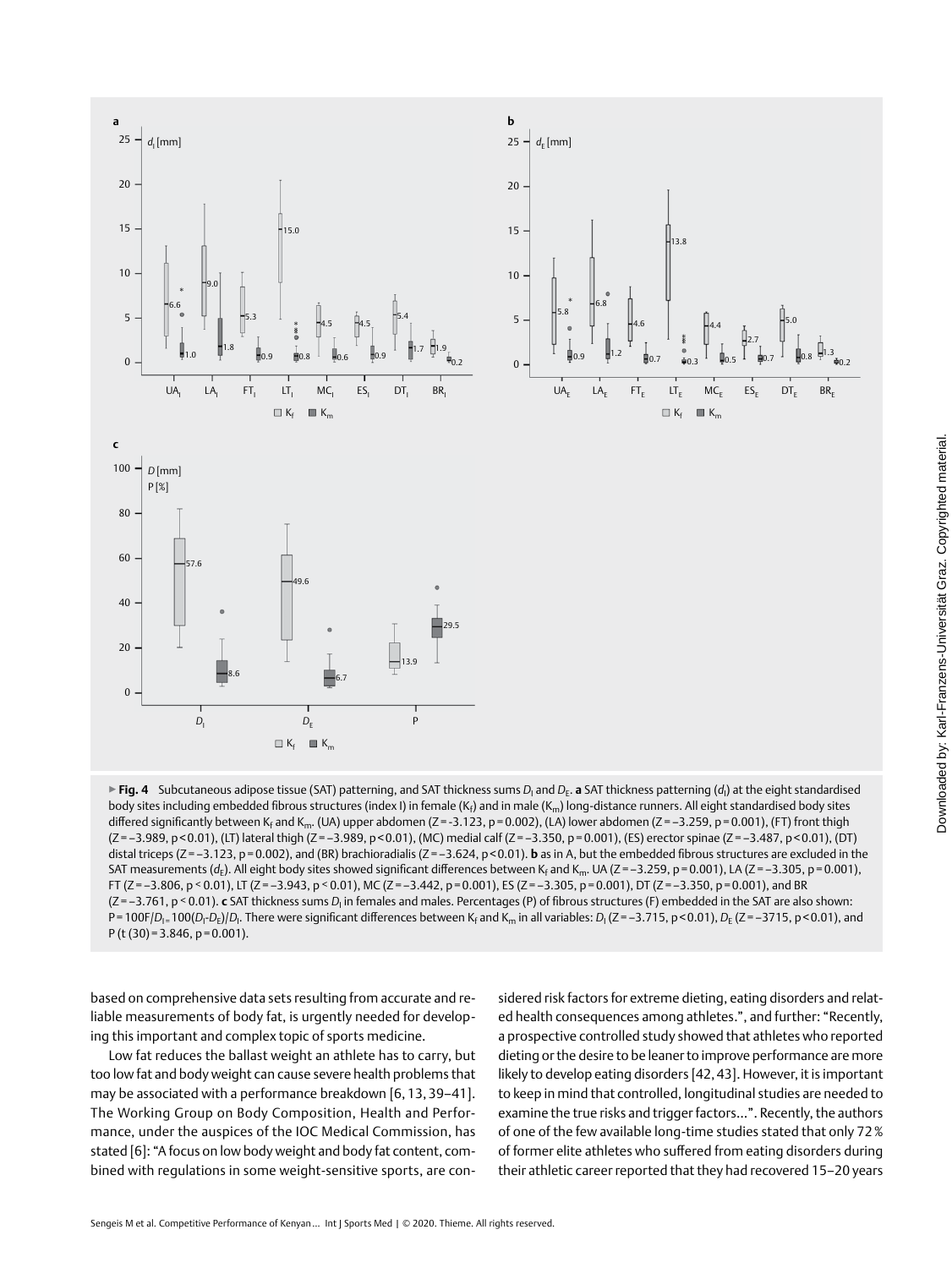▶**Table 2** Comparison of a sub-group of nine athletes who were measured in Kenya (E1) and in Austria 18 weeks later (E2).

| <b>VARIABLE [UNIT]</b>                                                               | $K_{m.E1}$ MEAN ( $\pm$ SD) | $K_{m.E2}$ MEAN ( $\pm$ SD) | test results                  |
|--------------------------------------------------------------------------------------|-----------------------------|-----------------------------|-------------------------------|
| $m$ [kq]                                                                             | 52.6 $*(\pm 4.9)$           | 53.6 $*(\pm 4.4)$           | $t(8) = -1.388$ , $p = 0.203$ |
| BMI [ $\text{kgm}^{-2}$ ]                                                            | $18.9 * (+1.6)$             | $19.2 * (+1.5)$             | $t(8) = -1.350$ , p = 0.214   |
| $MI_1$ [kgm <sup>-2</sup> ]                                                          | $19.8 * (+1.7)$             | $20.2 * (+1.6)$             | $t(8) = -1.441$ , p = 0.188   |
| <b>SAT THICKNESS SUMS</b><br>$D_1$ and $D_E$ [mm]; MEDIAN (IQR)                      |                             |                             |                               |
| $D_1$                                                                                | 6.1(9.7)                    | $7.0*$ (12.0)               | $Z = -0.178$ , $p = 0.859$    |
| $D_{\rm F}$                                                                          | 3.2(6.0)                    | $4.3 * (9.1)$               | $Z = -1.007$ , $p = 0.314$    |
| <b>SAT THICKNESSES</b><br>AT INDIVIDUAL BODY SITES d <sub>i</sub> [mm]; MEDIAN (IQR) |                             |                             |                               |
| $d_{I,UA}$                                                                           | $0.8 * (1.5)$               | $1.6*$ (1.3)                | $t(8) = -1.177$ , $p = 0.273$ |
| $d_{\rm I, LA}$                                                                      | 0.8(2.9)                    | $1.1 * (4.1)$               | $Z=-1.125$ , $p=0.260$        |
| $d_{\rm l,FT}$                                                                       | $1.0*(1.9)$                 | $0.9 * (2.1)$               | $t(8) = -0.494$ , p = 0.634   |
| $d_{1,\text{LT}}$                                                                    | 0.2(0.8)                    | 0.2(0.6)                    | $Z = -0.296$ , $p = 0.767$    |
| $d_{I,MC}$                                                                           | 0.4(1.7)                    | $1.0*(1.4)$                 | $Z = -0.178$ , $p = 0.859$    |
| $d_{\rm l,ES}$                                                                       | 0.6(1.5)                    | $0.8*$ (1.1)                | $Z = -0.296$ , $p = 0.767$    |
|                                                                                      | $1.2 * (2.1)$               | $1.0*(2.6)$                 | $t(8) = 0.879$ , p = 0.405    |
| $d_{\rm I,DT}$                                                                       |                             |                             |                               |

body mass index (BMI =m/h2), mass index (MI1 = 0.53.m/(hs)), sum of the eight standardised subcutaneous adipose t**i**ssue (SAT) sites included (*D***I**) or **e**xcluded (*D***E**) embedded fibrous structures in the thickness values. Interquartile range (IQR), (UA) upper abdomen, (LA) lower abdomen, (FT) front thigh, (LT) lateral thigh, (MC) medial calf, (ES) erector spinae, (DT) distal triceps, and (BR) brachioradialis. Stars ( \* ) mark normally distributed data where *t*he paired t-test (*t*) was used. Wilcoxon test (*Z*) was used for not normally distributed data.

later [44]. The IOC Working Group states that there is a need for sport-specific and sex-specific preventive programs to establish recognised criteria for raising the alarm and no-start decisions for athletes with eating disorders, and points out the importance of developing standardised methods for body composition assessment. Meanwhile, in cooperation with the above mentioned IOC Working and Research Group, important steps have been made concerning the latter guideline: the US method for measuring SAT has been standardised [14] and tested within the framework of an international multi-centre study [16]. This method has also been tested in children [45].

No significant differences in the amount of SAT were found when the body fat was measured a second time (4.5 months later) as can be seen in  $\triangleright$  **Table 2** (comparisons of  $K_{m,E1}$  and  $K_{m,E2}$ ). This is not surprising because, when in Austria, they used the same traditional African diet cooked by themselves, and training volumes, intensities, and the campsite elevation were similar.

A detailed discussion of the complex physiological and pathophysiological functions of body fat can be found in Trayhurn P and Beattie JH 2001 [37], and in Wajchenberg BL 2000 [19]; a chapter on lipid metabolism in athletes can be found in Brooks GA et al. 2005 [46]. The over-all effects of training and food supply impact the athletes' physique, which is related to their performance. As we observed during the study in the camp, the traditional Kenyan diet is rich in carbohydrates, e.g., contained in the maize dish 'ugali', in fruits, rice, and potatoes. Meat and animal fat are rare. Alcohol is not permitted at all [47]. According to Wilber et al. [48], the Kenyan/Ethiopian diet consists of 77% carbohydrate, 13% fat, and 10% protein.

Inadequate food availability, food insecurity due to cultural practices, or lack of financial resources may increase the risk of low energy

availability and severe health and performance consequences may result [3,5]. The standardised US method can capture the over-all effect of nutrition and training in terms of accurate SAT measurement, which represents the major part of (anatomically detectable) body fat. Changes in body composition can easily be traced accurately with the standardised US method in the field. This important information on the body composition status should routinely be used for both optimising the training and for raising the alarm when an athlete's body composition develops towards critically low values [3,6,28].

#### Competitive performance and relative body weight in Kenyan long-distance runners

▶ **Fig. 3e** shows that all athletes' MI<sub>1</sub>-values were higher than their BMIs (the differences ranged from 0.3 to 1.7 kgm−2), indicating their longer legs (compared to ▶**Table 1S** in the SM) when compared to Caucasian White groups [34]. Both BMI and MI<sub>1</sub> values of female (18.6  $\pm$  0.9, 19.5  $\pm$  1.1, respectively) and male participants (19.1 ± 1.2, 20.1 ± 1.2) were within a very narrow range (▶**Fig. 2a** and **b**), but SAT thickness sums from the eight standardised sites  $(D_{\mathsf{I}})$  ranged in the female group from 20.2 to 82.1 mm (i. e., a factor of 4), and in the male group from 3.0 to 36.2 mm (i. e., a factor of 12). This indicates that long-distance runners (and their coaches) may have focused on the measure for relative body weight rather than on body fat content. One reason for this may be that they did not have an opportunity to measure fat accurately. BMI or  $M<sub>1</sub>$ are not useful tools for assessing body composition in athletes as they cannot distinguish between fat and muscle mass: ▶**Fig. 1**, for example, shows the upper abdomen (UA) images of two long-distance runners with almost the same BMI (19.0 kgm<sup>-2</sup>, and 18.7 kgm<sup>-</sup> <sup>2</sup>) whose sums of SAT thicknesses D<sub>I</sub> differed by 240 % (20.2 mm vs.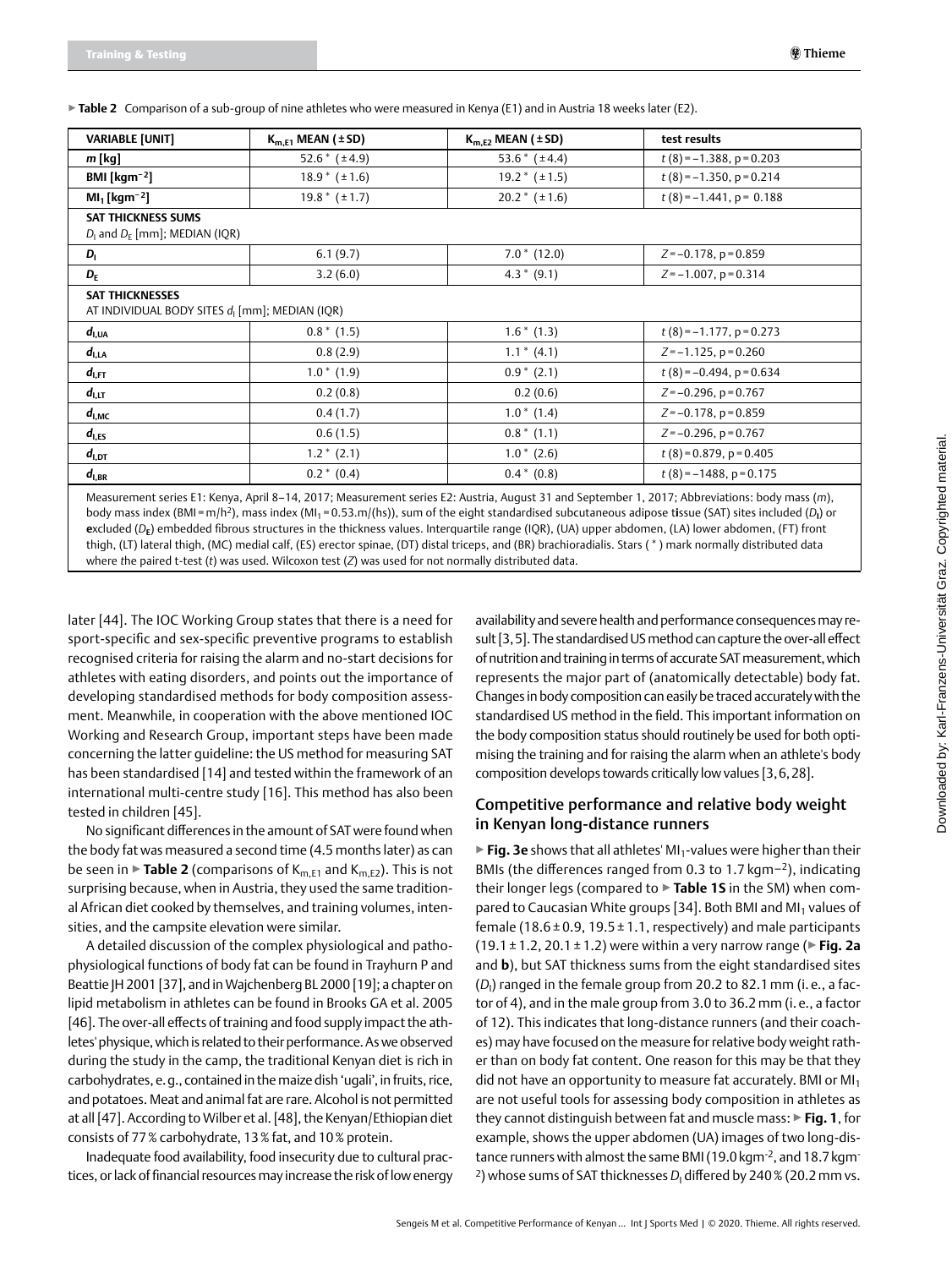

▶ **Fig. 5** Dependency of running performance on body fat (in terms of *D*<sub>I</sub>) and on relative body weight (in terms of MI<sub>1</sub>) The dependencies of performances on subcutaneous adipose tissue thickness sums (D<sub>I</sub>) and on relative body weight (MI<sub>1</sub>) are shown for the female (K<sub>f</sub>; N=7) and male (K<sub>m</sub>; N=25) groups. The athletes competed in marathon, or half marathon, or 10 km races, and some of them in two of these distances. Therefore, running performances are given in terms of percentual differences to the word record (WR): ΔWR [%]=100 . (PB-WR)/WR. Were PB are the personal best times. In case of athletes participating in two disciplines, both running times were used for the correlation analysis. WR until September 2019: 10 km: females: 29:17,45; males: 26:17,54. Half marathon (HM): females: 1:04:51; males: 58:01. Marathon (M) females: 2:15:25; males: 2:01:39. **a** Female group K<sub>f</sub>: There was a significant positive correlation between D<sub>I</sub> and running performance in K<sub>f</sub> (r=0.782, p=0.002), however, the PB times show that there was a larger performance range in the female group compared to the male group. In the subgroup with personal best times below or close to world record time plus 10%, there was no correlation. **b** as in A, but for the group K<sub>m</sub>. There was a (very) weak negative correlation between *D<sub>I</sub> and running performance in K<sub>m</sub> (r<sub>s</sub>=–0.390, p=0.033). c Females group (K<sub>f</sub>). Running performance and relative body weight. There was a* significant correlation between these variables (r<sub>s</sub>=0.835, p<0.001), however, the PB times show that there was a larger performance range in the female group compared to the male group. In the subgroup with PB times below or close to WR time plus 10% (N=3), there was no correlation. **d** as in C, but for group K<sub>m</sub>. There was no significant correlation between  $\Delta$ WR and MI<sub>1</sub> (r<sub>s</sub> = -0.152, p=0.424).

6.0 mm). In the female group (▶**Fig. 5c**), there was a significant correlation between relative body weight (in terms of both  $M<sub>1</sub>$  and BMI) and performance (quantified as ΔWR), although the BMI range was small. One reason for this may be that the performance heterogeneity was larger in the female group. Furthermore, data should be interpreted with caution because the number of female athletes was only seven. In contrast to the female group, no correlation was found in the male group (▶**Fig. 5d**) that showed a higher performance homogeneity (95% of the 20 athletes had PB times below WR plus 15%, and 50% had PB times below WR plus 10%).

This indicates that differences between athletes in BMI (or  $M_1$ ), within the narrow range found in this group, cannot be seen as a performance criterion. Mooses et al. [35] stated in their review paper that BMI values of East African female runners were between 16.9 and 19.9 kgm-2, and between 18.3 and 20.8 kgm-2 for male runners. Marc et al. [49] showed that the body mass and the BMI of the 100 best male marathon runners decreased significantly between 1990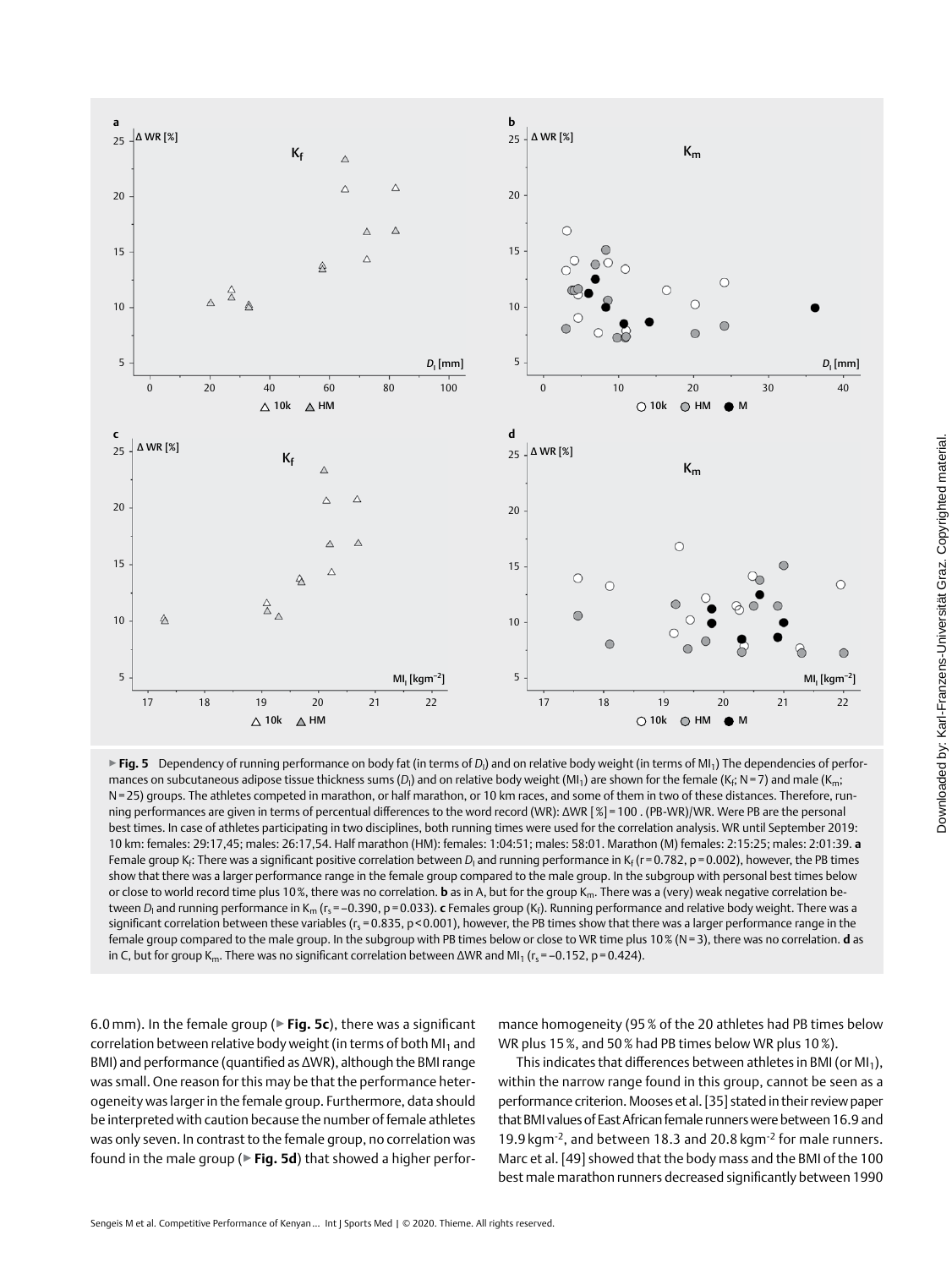and 2011 (*m*: from 59.6 ± 2.3 kg in 1990 to 56.2 ± 1.1 kg in 2011; BMI: from 19.8 ± 1.7 kgm-2 in 1990 to 19.4 ± 1.3 kgm-2 in 2011). In the study presented here, the mean body mass, and the mean BMI of male participants were even lower: (*m*: 54.0 ± 4.3 kg; BMI: 19.1  $\pm$  1.2 kgm<sup>-2</sup>). In other sports, e.g. in ski jumping [25–27], the development towards extremely low body weight was associated with severe health problems that made changes to the regulations necessary ('BMI-rule') to prevent further cases of anorexia nervosa. The mean BMI-values found in long-distance running in the current study and in the publications cited above show similarly low values as were found in ski jumping [27]: this possibly marks a dangerous development towards increased health hazards, however, in the group of Kenyan runners, the MI<sub>1</sub> values are higher than the BMIs.

It is important to point out that we did not find an indication that lower body mass or lower body fat were associated with significantly higher performance in these athletes: this should be considered when discussing questions of 'optimal body composition'. It is imaginable that PB times might increase when those who have comparatively much body fat would increase their muscle/fat ratio without reducing their relative body weight. However, longitudinal studies are not available because sufficiently sensitive body fat measurement techniques were missing.

When applying the WHO criterion for 'underweight' (BMI less than 18.5 kgm-2) [36] to the long-distance runners studied here, ten athletes are to be classified as underweight (males and females together), and four of them (three males and one female) were even below 17.5 kgm-2 (which is used as one of the four criteria for diagnosing anorexia nervosa [33]). When using the MI<sub>1</sub> instead of the BMI, only four athletes are 'underweight', and only one (female) athlete was below MI<sub>1</sub> = 17.5 kgm<sup>-2</sup>. For persons with long legs, the BMI is misleading: "*Problems arise, however, in adults whose shape differs from the norm, particularly those whose legs are shorter or longer than might be expected for their height* " [24]. The MI<sub>1</sub> considers the body proportions and is, therefore, a better measure for relative body weight than the BMI. The MI<sub>1</sub> is defined such that the BMI cut-off values according to the WHO criteria [36] for underweight (18.5 kgm-2), overweight (25.0 kgm-2), and obesity (30.0 kgm-2) can remain the same. This holds also true for the threshold value of 17.5 kgm-2 used as a diagnostic criterion for anorexia nervosa [33].

#### Subcutaneous fat patterning in elite Kenyan longdistance runners

Additionally, to the sums of SAT thicknesses, information contained in the fat patterning may be important for performance analyses of elite long-distance runners because the distribution of the SAT influences the biomechanical aspects of running economy. Any additional fat mass on the legs and arms has to be accelerated to a speed much higher than the running speed and slowed down again at every step. This costs more energy than the much lower accelerations of the same amount of ballast mass on the trunk; however, wobbling masses can reduce the metabolic costs of active impact reduction [21].Therefore, it is of interest to compare the amounts of SAT found on the trunk (mean on trunk:  $T_{MFAN}$ ) represented by UA, LA, and ES, and on the legs plus arms (mean on extremities E<sub>MEAN</sub>) represented by FT, LT, MC, DT, and BR. The ratio  $E<sub>MFAN</sub>/T<sub>MFAN</sub>$  of 1.21 ( $\pm$  0.89) of male participants was significantly lower ( $Z = -2.393$ ;  $p = 0.017$ ) compared to the ratio  $E_{MFAN}/T_{MFAN}$  of 1.79 ( $\pm$  0.75) in their female counterparts. This indicates that the women investigated in this study had to accelerate a higher percentage of fat mass situated on their legs and arms, which may necessitate a higher power compared to the men's group (at the same running speed). Additionally, all thicknesses at the eight individual measurement sites (as well as their sum totals) were substantially higher in women than in men. Based on the data presented here, biomechanical modelling of endurance running could analyse these effects in quantitative way. Energy dissipation and damping effects in running due to wobbling masses have been studied already, and this wobbling mass model [21, 50] could be applied to the ratios and fat amounts found here. Detailed information on the fat patterning is presented in the SM. The patterning ratios found in this study are in line with previous findings in another sport: in Judo, there was also a significant difference (*Z* = –3.394; p = 0.001) between the  $E_{MEAN}/T_{MEAN}$  ratios in female 2.21 ( $\pm$ 0.85)) and male elite athletes:  $1.24$  ( $\pm$  0.61). In Judo, the ratio in the men's group was almost the same as in the long-distance runners from Kenya. The female judokas had significantly larger fat amounts on their legs than the male judokas. However, the ratio of  $E_{MEAN}/T_{MEAN}$  in the female judoka group was much larger than in the female long-distance runners. This indicates that lower fat amounts on the legs may be a crucial parameter for running performance.

## Conclusions and Perspectives

#### Ranges of body fat in female and male athletes

In the female group ( $N = 7$ ), body fat, represented by SAT thickness sums *D*<sub>I</sub> and *D*<sub>E</sub>, showed a very wide range from *D*<sub>I</sub> = 20.2 to 82.1 mm, and  $D_F$  = 14.0 to 75.3 mm (reliability of the method:  $\pm$  1 mm, i. e.  $\pm$  0.2 kg changes can be monitored), but there were also large differences in performance (PB times ranged from WR plus 10% to WR plus 23%). The best three females' runners (close to WR plus 10%) had *D*<sub>I</sub> values of 20.2 mm ('extremely low', according to preliminary normative [28]), 27.2mm ('very low'), and 33.0mm ('very low'), their mean *D*<sub>I</sub> was 26.8 mm.

In the male group ( $N = 19$ ; PB better than WR plus 15%),  $D<sub>1</sub>$ ranged from 3.0 to 36.2 mm, and  $D_F$  from 2.3 to 28.0 mm. The three male athletes with the highest fat amount (D<sub>I</sub>: 20.5, 24.1, and 36.2 mm; mean: 26.9 mm) had similar values as the three best women, and these male runners were among the best ones of the male group. Despite higher energy costs for accelerating the fat ballast mass, this may be explained because fat metabolism plays a crucial role in endurance sports, has important endocrine functions, and energy dissipation –due to wobbling masses– may also play a role. However, there was an accumulation at the very low fat edge: 17 male athletes had D<sub>I</sub>-values below 12 mm, which is 'extremely low' according to preliminary normative data for male athletes [28].

Body fat should not only be seen as ballast mass: it should be considered that extremely low fat levels may be disadvantageous for both health and performance.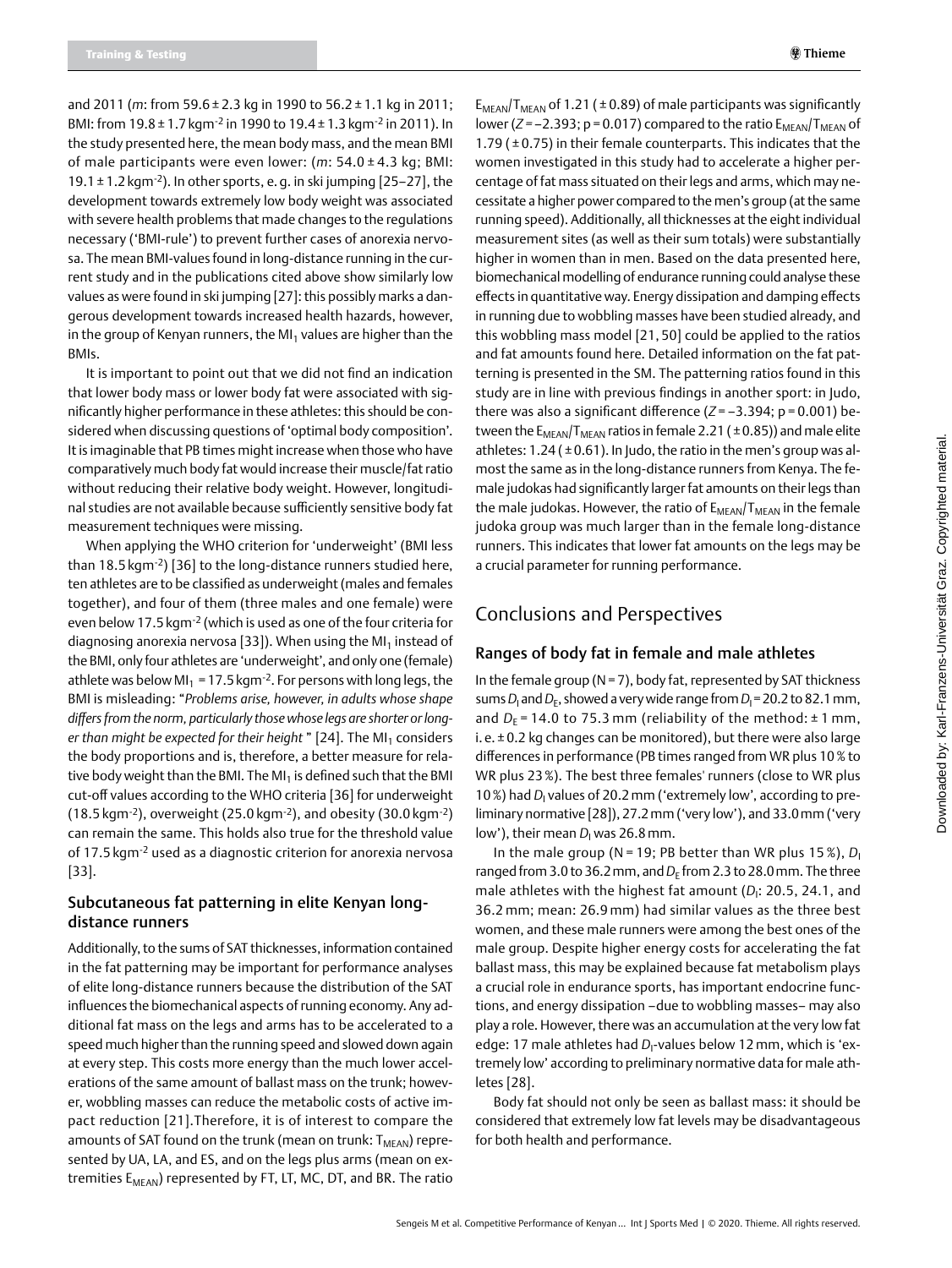### Measures of relative body mass

Many African ethnic groups are known to have longer legs compared to Caucasian persons [34, 51], which resulted in MI<sub>1</sub> values higher than BMIs in all participants. The mean difference MI<sub>1</sub>-BMI was 0.9 kgm-2, ranging from 0.3 to 1.7 kgm-2. According to the WHO cut-off value (18.5 kgm-<sup>2</sup>), only four athletes were 'underweight' when using  $M_1$ , whereas ten would be appraised to be 'underweight' when using the BMI (which does not consider leg length).

### Correlation of relative body mass (in terms of MI<sup>1</sup> and BMI) with performance

BMI and MI<sub>1</sub> values of female (18.6  $\pm$  0.9, 19.5  $\pm$  1.1, respectively) and male participants (19.1  $\pm$  1.2, 20.1  $\pm$  1.2) were within a narrow range, although SAT thickness sums *D*<sub>1</sub> ranged from 20.2 to 82.1mm in the female group, and from 3.0 to 36.2mm in the male group. In the groups of female and male runners whose PB times were below or close to WR plus 10%, there was no correlation between BMI or  $M<sub>1</sub>$  and performance, and this holds also true for the whole male group (PB times below WR time plus 15%).

#### Correlation between body fat and performance

In the whole male group ( $N=19$ ; performance better than WR time plus 15%) and in the male subgroup (WR plus 10%), higher body fat (in terms of *D*<sub>I</sub> and *D<sub>E</sub>*) was not associated with lower performance. The performance of the best three females (WR plus about 10%) also did not show a dependency between performance and  $D_{\mathsf{I}}$  or  $D_{\mathsf{E}}.$  This indicates that different elite athletes may need different body fat amounts for optimising their individual performance. For the whole group of females ( $N = 7$ ), there was a significant positive correlation, but this should be interpreted with caution because of the low number of participants and the performance heterogeneity.

#### Differences in fibrous structures (fascias) between sexes

The sexual dimorphism in body fat in terms of  $D_F$  (for the medians, the ratio was: 49.6mm/6.7mm = 7.4) was larger than in terms of  $D<sub>1</sub>$ (57.6/8.6 = 6.7) because women had a lower amount of fibrous structures (fascias) embedded in the SAT. The percentage of these fibrous structures with respect to the thickness *D*<sub>I</sub> was 13.9 % in women and 29.5% in men. Lower amounts of embedded fibrous structures in women than in men were also found in elite judokas (8.6%, and 20.2%, respectively) [29], and in a mixed group of 76 elite athletes measured in five independent research centres (11%, and 18%, respectively) [16].

#### Fat patterning: SAT on extremity and trunk

The ratios of SAT found on the extremities ( $E_{MEAN}$ : mean of the sites FT, LT, MC, DT, and BR) to SAT on the trunk ( $T_{MEAN}$ : mean of UA, LA, and ES) were larger in women than in men:  $E_{MFAN}/T_{MFAN}$  was 1.79 and 1.21, respectively. Previously, larger ratios in women than in men were also found in a group of judokas (2.21 vs. 1.24) [29], but the ratios were higher in the group of Kenyan female long-distance runners. Low fat on the legs may be a crucial parameter for running performance; but models mimicking elite athletes with their fat patterning have not yet been published.

## Acknowledgements

We thank all athletes for their participation, and the running association run2gether, particularly director T. Krejci for the excellent cooperation. Further, we thank the directors W. Gotschke and C. Toth (Leistungssport Austria), and the former IMSB-Austria director H. Holdhaus for supporting the measurements in 2017. We thank Timothy A. Ackland for his constructive comments on the manuscript. Further, we thank the Doctoral School of the Medical University of Graz for partially providing the publication costs. Results of the study are presented clearly, honestly and without fabrication, falsification, or inappropriate data manipulation.

#### Conflict of Interest

WM and AF contributed to the software development and may participate in the returns. The other authors declare that there are no conflicts of interest.

#### References

- [1] Slater G, O'Connor H, Kerr A. Optimising physique for sports performance. In: Hume P, Kerr DA, Ackland TR, (Eds). Best Practice Protocols for Physique Assessment in Sport. Springer Nature Singapore; 2018: 27–36. doi:10.1007/978-981-10-5418-1\_3
- [2] Ackland TR, Lohman TG, Sundgot-Borgen J et al. Current status of body composition assessment in sport: review and position statement on behalf of the ad hoc research working group on body composition health and performance, under the auspices of the I.O.C. Medical Commission. Sports Med 2012; 42: 227–249. doi:10.2165/11597140- 000000000-00000
- [3] Burke LM, Close GL, Lundy B et al. Relative energy deficiency in sport in male athletes: A commentary on its presentation among selected groups of male athletes. Int J Sport Nutr Exerc Metab 2018; 28: 364–374. doi:10.1123/ijsnem.2018-0182
- [4] Tornberg AB, Melin A, Koivula FM et al. Reduced neuromuscular performance in amenorrheic elite endurance athletes. Med Sci Sports Exerc 2017; 49: 2478–2485. doi:10.1249/MSS.0000000000001383
- [5] Mountjoy M, Sundgot-Borgen J, Burke L et al. International Olympic Committee (IOC) Consensus Statement on Relative Energy Deficiency in Sport (RED-S): 2018 Update. Int | Sport Nutr Exerc Metab 2018; 28: 316–331. doi:10.1123/ijsnem.2018-0136
- [6] Sundgot-Borgen J, Meyer NL, Lohman TG et al. How to minimise the health risks to athletes who compete in weight-sensitive sports review and position statement on behalf of the Ad Hoc Research Working Group on Body Composition, Health and Performance, under the auspices of the IOC Medical Commission. Br J Sports Med 2013; 47: 1012–1022. doi:10.1136/bjsports-2013-092966
- [7] Meyer NL, Sundgot-Borgen J, Lohman TG et al. Body composition for health and performance: a survey of body composition assessment practice carried out by the Ad Hoc Research Working Group on Body Composition, Health and Performance under the auspices of the IOC Medical Commission. Br J Sports Med 2013; 47: 1044–1053. doi:10.1136/bjsports-2013-092561
- [8] Hume P, Kerr D, Ackland TR, Best Practice Protocols for Physique Assessment in Sport. Springer; Singapore: 2018. doi:10.1007/978- 981-10-5418-1
- [9] Adams J, Mottola M, Bagnall KM et al. Total body fat content in a group of professional football players. Can J Appl Sport Sci 1982; 7: 36–40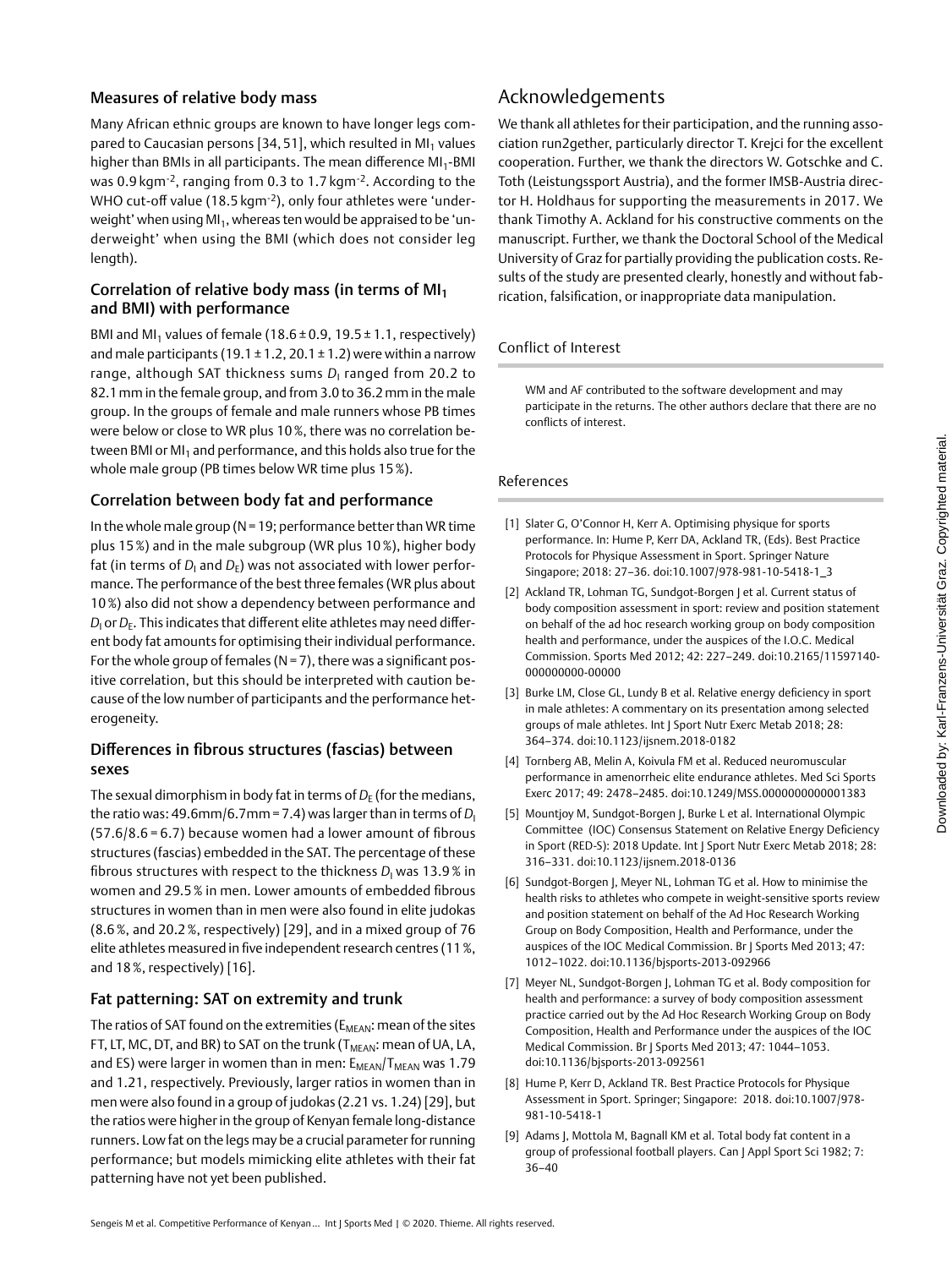- [10] Stewart AD, Hannan WJ. Prediction of fat and fat-free mass in male athletes using dual X-ray absorptiometry as the reference method. J Sports Sci 2000; 18: 263–274. doi:10.1080/026404100365009
- [11] Müller W, Horn M, Fürhapter-Rieger A et al. Body composition in sport: Interobserver reliability of a novel ultrasound measure of subcutaneous fat tissue. Br J Sports Med 2013; 47: 1036–1043. doi:10.1136/ bjsports-2013-092233
- [12] Müller W, Horn M, Fürhapter-Rieger A et al. Body composition in sport: A comparison of a novel ultrasound imaging technique to measure subcutaneous fat tissue compared with skinfold measurement. Br J Sports Med 2013; 47: 1028–1035. doi:10.1136/bjsports-2013-092232
- [13] Müller W, Maughan RJ. The need for a novel approach to measure body composition: Is ultrasound an answer? Br | Sports Med 2013; 47: 1001–1002. doi:10.1136/bjsports-2013-092882
- [14] Müller W, Lohman TG, Stewart AD et al. Subcutaneous fat patterning in athletes: selection of appropriate sites and standardisation of a novel ultrasound measurement technique: ad hoc working group on body composition, health and performance, under the auspices of the IOC Medical Commission. Br J Sports Med 2016; 50: 45–54. doi:10.1136/bjsports-2015-095641
- [15] Störchle P, Müller W, Sengeis M et al. Standardized ultrasound measurement of subcutaneous fat patterning: High reliability and accuracy in groups ranging from lean to obese. Ultrasound Med Biol 2017; 43: 427–438. doi:10.1016/j.ultrasmedbio.2016.09.014
- [16] Müller W, Fürhapter-Rieger A, Ahammer H et al. Relative body weight and standardised brightness-mode ultrasound measurement of subcutaneous fat in athletes: An international multicentre reliability study, under the auspices of the IOC medical Commission. Sports Med 2020; 50: 597–614. doi:10.1007/s40279-019-01192-9
- [17] Lackner S, Mörkl S, Müller W et al. Novel approaches for the assessment of relative body weight and body fat in diagnosis and treatment of anorexia nervosa: A cross-sectional study. Clin Nutr (Edinburgh, Scotland) 2019; 38: 2913–2921. doi:10.1016/j. clnu.2018.12.031
- [18] Abe T, Loenneke JP, Thiebaud RS. An ultrasound prediction equation to estimate DXA-derived body fatness for middle-aged and older caucasian adults. J Frailty Aging 2019; 8: 79–84. doi:10.14283/ jfa.2019.8
- [19] Wajchenberg BL. Subcutaneous and visceral adipose tissue: Their relation to the metabolic syndrome. Endocr Rev 2000; 21: 697–738. doi:10.1210/edrv.21.6.0415
- [20] Herman IP. Sound, speech, and hearing. In: Herman IP, (Ed). Physics of the Human Body. 2nd. Aufl. Switzerland: Springer International; 2016: 657–730
- [21] Schmitt S, Günther M. Human leg impact: Energy dissipation of wobbling masses. Arch Appl Mech 2011; 81: 887–897. doi:10.1007/ s00419-010-0458-z
- [22] Brooks GA, Fahey TD, Baldwin KM. Exercise Physiology: Human Bioenergetics and Its Applications. New York: McGraw-Hill; 2005: 154
- [23] Nattiv A, Lynch L. The female athlete triad. Phys Sportsmed 1994; 22: 60–68. doi:10.1080/00913847.1994.11710446
- [24] World Health Organization (WHO). Physical Status: The Use and Interpretation of Anthropometry. Report of a WHO Expert Committee. In, World Health Organization technical report series. 1995/01/01 ed 1995: 355
- [25] Müller W. Determinants of ski-jump performance and implications for health, safety and fairness. Sports Med 2009; 39: 85–106. doi:10.2165/00007256-200939020-00001
- [26] Müller W. Towards research-based approaches for solving body composition problems in sports: Ski jumping as a heuristic example. Br J Sports Med 2009; 43: 1013–1019 doi:10.1136/bjsm.2009.068775
- [27] Müller W, Gröschl W, Müller R et al. Underweight in ski jumping: The solution of the problem. Int | Sports Med 2006; 27: 926-934. doi:10.1055/s-2006-923844
- [28] Ackland TR, Müller W. Imaging method: Ultrasound. In: Hume PA, Kerr DA, Ackland TR, (Eds). Best Practice Protocols for Physique Assessment in Sport. Singapore: Springer; 2018: 131–141
- [29] Sengeis M, Müller W, Störchle P et al. Body weight and subcutaneous fat patterning in elite judokas. Scand J Med Sci Sports 2019; 29: 1774–1788. doi:10.1111/sms.13508
- [30] Kelso A, Trajer E, Machus K et al. Assessment of subcutaneous adipose tissue using ultrasound in highly trained junior rowers. Eur J Sports Sci 2017; 17: 576–585. doi:10.1080/17461391.2016.1277788
- [31] Harriss DJ, MacSween A, Atkinson G. Ethical standards in sport and exercise science research: 2020 update. Int | Sports Med 2019; 40: 813–817. doi:10.1055/a-1015-3123
- [32] Stewart AD, Marfell-Jones M, Olds T et al. International Standards for Anthropometric Assessment. Lower Hutt, New Zealand: International Society for the Advancement of Kinanthropometry; 2011
- [33] In. World Health Organisation. International statistical classification of diseases and related health problems, 10th revision, Fifth edition. World Health Organisation; 2016. Available at [https://apps.who.int/](https://apps.who.int/iris/handle/10665/246208) [iris/handle/10665/246208](https://apps.who.int/iris/handle/10665/246208)
- [34] Larsen HB, Christensen DL, Nolan T et al. Body dimensions, exercise capacity and physical activity level of adolescent Nandi boys in western Kenya. Ann Hum Biol 2004; 31: 159–173. doi:10.1080/03014 460410001663416
- [35] Mooses M, Hackney AC. Anthropometrics and body composition in east african runners: Potential impact on performance. Int | Sports Physiol Perform 2017; 12: 422–430. doi:10.1123/ijspp.2016-0408
- [36] World Health Organization (WHO). Physical status: The use and interpretation of anthropometry. Report of a WHO Expert Committee. World Health Organization Technical Report Series; 1995; 854: 329
- [37] Trayhurn P, Beattie JH. Physiological role of adipose tissue: White adipose tissue as an endocrine and secretory organ. Proc Nutr Soc 2001; 60: 329–339. doi:10.1079/pns200194
- [38] Hamilton B. East African running dominance: what is behind it? Br J Sports Med 2000; 34: 391–394
- [39] Nattiv A, Loucks AB, Manore MM et al. American College of Sports Medicine position stand. The female athlete triad. Med Sci Sports Exerc 2007; 39: 1867–1882. doi:10.1249/mss.0b013e318149f111
- [40] Becker AE, Grinspoon SK, Klibanski A et al. Eating disorders. N Engl J Med 1999; 340: 1092–1098. doi:10.1056/nejm199904083401407
- [41] Sullivan PF. Mortality in anorexia nervosa. Am J Psychiatry 1995; 152: 1073–1074. doi:10.1176/ajp.152.7.1073
- [42] Martinsen M, Bahr R, Børresen R et al. Preventing eating disorders among young elite athletes: a randomized controlled trial. Med Sci Sports Exerc 2014; 46: 435–447
- [43] Martinsen M, Sundgot-Borgen J. Higher prevalence of eating disorders among adolescent elite athletes than controls. Med Sci Sports Exerc 2013; 45: 1188–1197
- [44] Sundgot-Borgen J, Danielsen KK, Torstveit MK. Female former elite athletes suffering from eating disorders during their career. A 15-20 year follow-up. Med Sci Sports Exerc 2012; 44(5S): 703
- [45] Kelso A, Müller W, Fürhapter-Rieger A et al. High inter-observer reliability in standardized ultrasound measurements of subcutaneous adipose tissue in children aged three to six years. BMC Pediatr 2020; 20: 145. doi:10.1186/s12887-020-02044-6
- [46] Brooks GA, Fahey TD, Baldwin KM. Exercise Physiology: Human Bioenergetics and Its Applications. New York: McGraw-Hill; 2005: 124–154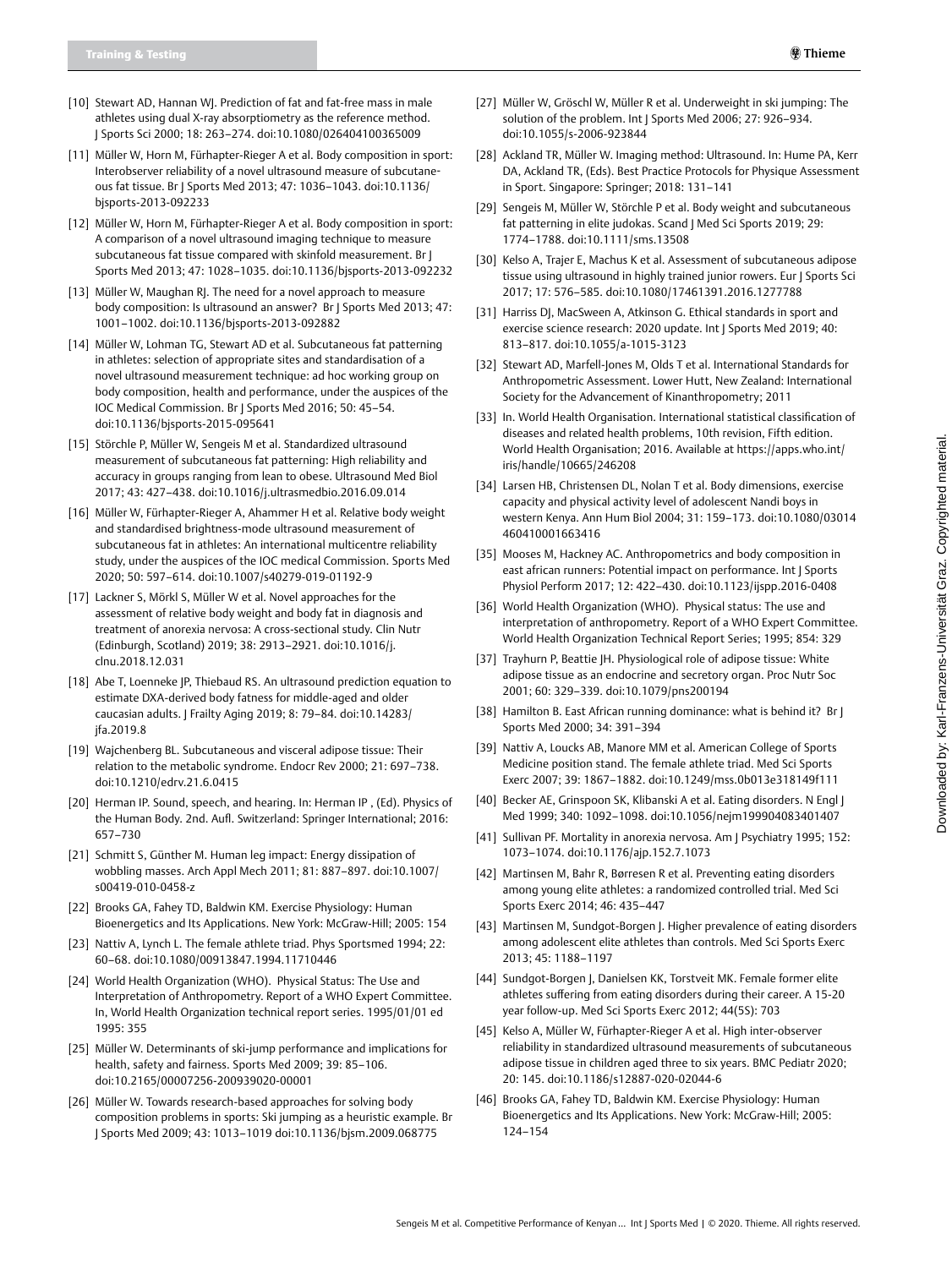- [47] gether Run, Krejci T.. Running wonderland. In. 2019; [https://](https://run2gether.com/%3Fportfolio%E2%80%89%3D%E2%80%89things-to-know%26lang%E2%80%89%3D%E2%80%89en%23tab-id-3) [run2gether.com/?portfolio](https://run2gether.com/%3Fportfolio%E2%80%89%3D%E2%80%89things-to-know%26lang%E2%80%89%3D%E2%80%89en%23tab-id-3) = things-to-know&lang = en#tab-id-3
- [48] Wilber RL, Pitsiladis YP. Kenyan and Ethiopian distance runners: What makes them so good? Int J Sports Physiol Perform 2012; 7: 92–102
- [49] Marc A, Sedeaud A, Guillaume M et al. Marathon progress: Demography, morphology and environment. J Sports Sci 2014; 32: 524–532. doi:10.1080/02640414.2013.835436
- [50] Gruber K, Ruder H, Denoth J et al. A comparative study of impact dynamics: wobbling mass model versus rigid body models. | Biomech 1998; 31: 439–444. doi:10.1016/s0021-9290(98)00033-5
- [51] Norgan NG. Population differences in body composition in relation to the body mass index. Eur J Clin Nutr 1994; 48: Suppl 3: S10–S25. discussion S26-7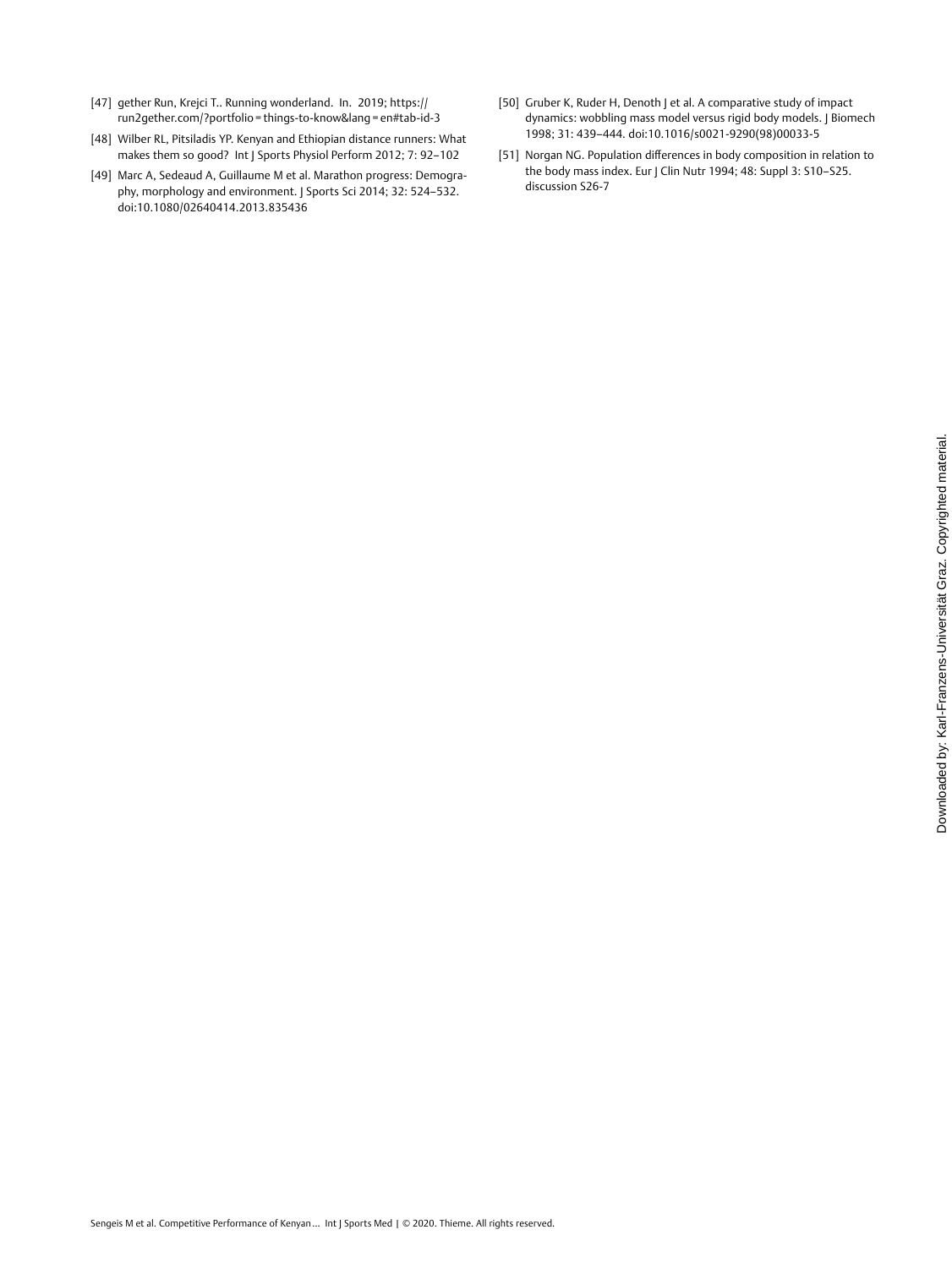# Supplementary Material

## I. Abbreviations

| Included; indicates that the fibrous structures are<br>included in the SAT thickness value.                        |
|--------------------------------------------------------------------------------------------------------------------|
| Excluded; indicates that the fibrous structures<br>embedded in the SAT are not included in the<br>thickness value. |
| Sum of thicknesses (of eight sites) of embedded<br>fibrous structures                                              |
| Percentage of fibrous structures (F) embedded in<br>the SAT                                                        |
| Female and male Kenyan elite long-distance runners                                                                 |
| Examination one: April 8–14, 2017; Sports &                                                                        |
| Recreation Centre Kyambogo/Kenya 2380 m altitude                                                                   |
| Examination two: August 31–September 1, 2017;<br>Turrach/Austria 1600m altitude                                    |
| Kenyan elite male long-distance runners at E1 and E2                                                               |
| Region of interest                                                                                                 |
| Subcutaneous adipose tissue                                                                                        |
| Ultrasound                                                                                                         |
| World record in marathon, half marathon, and 10 km                                                                 |
| Personal best in represented disciplines                                                                           |
| $100$ (PB-WR)/WR                                                                                                   |
|                                                                                                                    |

#### **Parameters and variables:**

| b                        | Biceps girth flexed and tensed, in m                       |
|--------------------------|------------------------------------------------------------|
| <b>BMI</b>               | Body mass index: BMI = $m/h^2$ , in kgm <sup>-2</sup>      |
| C                        | Cormic index: s/h                                          |
| d                        | SAT thickness at a given site, in mm (this is the          |
|                          | average of the distances measured in a given US            |
|                          | image within the region of interest)                       |
| D                        | Sum of SAT-thicknesses of all eight sites in a given       |
|                          | participant, in mm                                         |
| E <sub>MEAN</sub>        | MEAN SAT thickness of extremity sites (front thigh,        |
|                          | lateral thigh, medial calf, distal triceps, brachiora-     |
|                          | dialis), in mm                                             |
| <b>T</b> <sub>MEAN</sub> | MEAN SAT thickness of trunk sites (upper abdomen,          |
|                          | lower abdomen, erector spinae), in mm                      |
| $E_{MFAN}/T_{MFAN}$      | Extremity-to-trunk-ratio                                   |
| g                        | Gluteal (hip) girth, in m                                  |
| h                        | Stature, in m                                              |
| I                        | Leg length, in m                                           |
| L                        | Leg-to-height-ratio (I/h)                                  |
| m                        | Body mass, in kg                                           |
| Ml <sub>1</sub>          | Mass index: NI1 = $0.53 \cdot$ m(hs), in kgm <sup>-2</sup> |
| S                        | Sitting height, in m                                       |
| t                        | Thigh girth at the site front thigh, in m                  |
| W                        | Waist girth, in m                                          |
| W                        | Waist-to-height-ratio (w/h)                                |
| <b>Statistics</b>        | (MEAN) mean value, (MEDIAN) median value, (N)              |
|                          | number of participants, (SD) standard deviation, (r)       |
|                          | correlation coefficient.                                   |
| <b>US Sites</b>          | (UA) upper abdomen, (LA) lower abdomen, (FT)               |
|                          | Front thigh, (LT) Lateral thigh, (MC) Medial calf,         |
|                          | (ES) Erector spinae, (DT) Distal triceps, (BR)             |
|                          | Brachioradialis.                                           |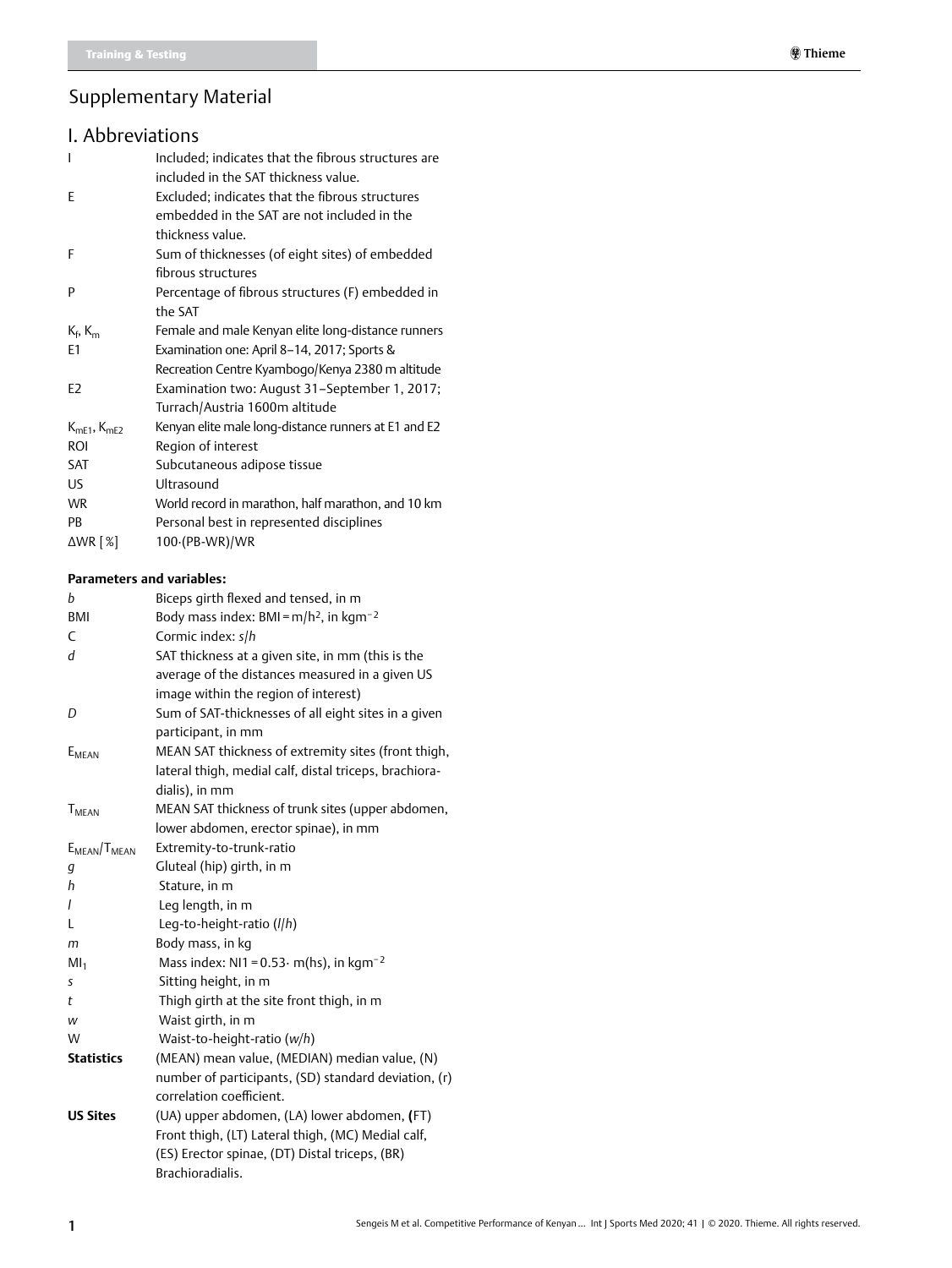| 5                       | Sex                      | ÷,    | ε    | n                                                                             |       | <b>IMB</b>                                                                                                                                                                                                                                                                                                                                                                                                                                   | έ                    | ⋧          | Ġ                                 | ď                | щ                                 | Δ.         | EMEAN            | T <sub>MEAN</sub>                                                                                                                      | EMEAN          | <b>AWR</b>       |
|-------------------------|--------------------------|-------|------|-------------------------------------------------------------------------------|-------|----------------------------------------------------------------------------------------------------------------------------------------------------------------------------------------------------------------------------------------------------------------------------------------------------------------------------------------------------------------------------------------------------------------------------------------------|----------------------|------------|-----------------------------------|------------------|-----------------------------------|------------|------------------|----------------------------------------------------------------------------------------------------------------------------------------|----------------|------------------|
|                         |                          | Ξ     | [kg] | Ξ                                                                             | Ξ     | $\lbrack \mathsf{kgm~^{2}}\rbrack$                                                                                                                                                                                                                                                                                                                                                                                                           | [kgm <sup>-2</sup> ] | Ξ          | $\begin{bmatrix} 1 \end{bmatrix}$ | $\bm{\Xi}$       | $\begin{bmatrix} 1 \end{bmatrix}$ | ৼ          | $\overline{E}$   | $\bar{\Xi}$                                                                                                                            | $T_{MEAN}$     | <u>s</u>         |
|                         | Ε                        | 1.705 | 57.5 | 0.850                                                                         | 0.968 | 19.8                                                                                                                                                                                                                                                                                                                                                                                                                                         | 21.0                 | $\ddot{q}$ | 3.3                               | 5.4              | 2.9                               | 34.8       | 2.41             | 5.20                                                                                                                                   | 0.46           | 10.0             |
| $\sim$                  | Ε                        | 1.661 | 52.4 | 0.860                                                                         | 0.932 | 19.0                                                                                                                                                                                                                                                                                                                                                                                                                                         | 19.4                 | 0.39       | 20.2                              | 13.8             | 6.4                               | 31.7       | 5.72             | 12.53                                                                                                                                  | 0.46           | 7.6              |
| 3                       | Ε                        | 1.638 | 55.6 | 0.818                                                                         | 0.942 | 20.7                                                                                                                                                                                                                                                                                                                                                                                                                                         | 22.0                 | 0.42       | 20.5                              | 14.6             | 5.9                               | 28.9       | 9.62             | 8.90                                                                                                                                   | 1.08           |                  |
| 4                       | Ε                        | 1.712 | 58.3 | 0.893                                                                         | 0.960 | 19.9                                                                                                                                                                                                                                                                                                                                                                                                                                         | 20.2                 | 0.40       | 16.4                              | 10.2             | 6.2                               | 37.9       | 6.37             | 8.27                                                                                                                                   | 0.77           | 11.5             |
| 5                       | Ε                        | 1.737 | 56.3 | 0.870                                                                         | 1.000 | 18.7                                                                                                                                                                                                                                                                                                                                                                                                                                         | 19.8                 | 0.38       | 6.0                               | $\frac{1}{4}$    | $\overline{1}$ .9                 | 32.1       | 2.72             | 1.97                                                                                                                                   | 1.38           | 11.2             |
| 6                       | Ε                        | 1.706 | 52.4 | 0.849                                                                         | 0.994 | 18.0                                                                                                                                                                                                                                                                                                                                                                                                                                         | 19.2                 | 0.40       | 4.6                               | $\overline{3.1}$ | $\frac{1}{1}$                     | 33.1       | 1.01             | 3.14                                                                                                                                   | 0.32           | 0.6              |
| $\overline{ }$          | Ε                        | 1.652 | 53.1 | 0.832                                                                         | 0.948 | 19.5                                                                                                                                                                                                                                                                                                                                                                                                                                         | 20.5                 | 0.41       | $\frac{1}{4}$                     | 2.9              | $\ddot{ }$ :1                     | 30.2       | 1.99             | 1.48                                                                                                                                   | 1.35           | 11.5             |
| $\infty$                | Ε                        | 1.730 | 51.0 | 0.863                                                                         | 1.020 | 17.0                                                                                                                                                                                                                                                                                                                                                                                                                                         | 18.1                 | 0.35       | 3.0                               | $2.\overline{3}$ | 0.7                               | 24.8       | 0.57             | 2.21                                                                                                                                   | 0.26           | $\overline{8.1}$ |
| G                       | Ε                        | 1.754 | 61.8 | 0.878                                                                         | 1.002 | 20.1                                                                                                                                                                                                                                                                                                                                                                                                                                         | 21.3                 | 0.38       | 7.3                               | 5.0              | 2.3                               | 31.1       | 3.88             | 2.77                                                                                                                                   | $\overline{4}$ | 7.7              |
| $\approx$               | Ε                        | 1.575 | 49.2 | 0.814                                                                         | 0.890 | 19.8                                                                                                                                                                                                                                                                                                                                                                                                                                         | 20.3                 | 0.43       | 11.0                              | 6.7              | $4\overline{3}$                   | 39.1       | 4.15             | 5.47                                                                                                                                   | 0.76           | 7.3              |
| Ξ                       | Ε                        | 1.666 | 55.3 | 0.839                                                                         | 0.961 | 19.9                                                                                                                                                                                                                                                                                                                                                                                                                                         | 21.0                 | 0.40       | 23.2                              | 15.6             | 7.6                               | 32.7       | 11.35            | 8.97                                                                                                                                   | 1.26           |                  |
| 12                      | Ε                        | 1.698 | 53.9 | 0.828                                                                         | 0.994 | 18.7                                                                                                                                                                                                                                                                                                                                                                                                                                         | 20.3                 | 0.38       | 10.7                              | 8.5              | 2.2                               | 20.5       | $\overline{5}$ . | 4.52                                                                                                                                   | $\frac{13}{2}$ | $8.\overline{5}$ |
| $\tilde{1}$             | Ε                        | 1.684 | 45.6 | 0.817                                                                         | 0.997 | 16.1                                                                                                                                                                                                                                                                                                                                                                                                                                         | 17.6                 | 0.38       | 8.6                               | 6.9              | $\ddot{ }$                        | 20.1       | 6.74             | 1.49                                                                                                                                   | 4.53           | 10.6             |
| $\ddot{a}$              | Ε                        | 1.623 | 50.3 | 0.828                                                                         | 0.936 | $\overline{9}$ .                                                                                                                                                                                                                                                                                                                                                                                                                             | 19.8                 | 0.41       | 36.2                              | 28.0             | $\overline{8.2}$                  | LU.<br>22. | 13.97            | 9.36                                                                                                                                   | 0.72           | o,<br>െ          |
| $\frac{15}{2}$          | Ε                        | 1.792 | 57.3 | 0.880                                                                         | 1.042 | 17.8                                                                                                                                                                                                                                                                                                                                                                                                                                         | 19.3                 | 0.39       | $\overline{3}$                    | 2.7              | 0.4                               | 13.4       | 1.42             | 1.42                                                                                                                                   | 00.1           | 16.8             |
| $\frac{6}{1}$           | Ε                        | 1.646 | 56.1 | 0.823                                                                         | 0.943 | 20.7                                                                                                                                                                                                                                                                                                                                                                                                                                         | 22.0                 | 0.41       | 10.9                              | 7.7              | 3.2                               | 29.5       | 7.38             | 2.70                                                                                                                                   | 2.74           | 73               |
| π                       | Ε                        | 1.667 | 51.3 | 0.828                                                                         | 0.967 | 18.5                                                                                                                                                                                                                                                                                                                                                                                                                                         | 19.7                 | 0.38       | 24.1                              | 17.3             | 6.8                               | 28.4       | 11.27            | 10.00                                                                                                                                  | 113            | $8.\overline{3}$ |
| $\frac{8}{2}$           | Ε                        | 1.750 | 54.5 | 0.890                                                                         | 0.989 | 17.8                                                                                                                                                                                                                                                                                                                                                                                                                                         | 18.6                 | 0.38       | 3.7                               | 2.8              | $\overline{0}$ .                  | 24.1       | 1.86             | 1.34                                                                                                                                   | 1.40           |                  |
| $\overline{e}$          | Ε                        | 1.725 | 57.3 | 0.869                                                                         | 0.972 | 19.3                                                                                                                                                                                                                                                                                                                                                                                                                                         | 20.3                 | 0.39       | 4.6                               | 3.4              | $\frac{1}{2}$                     | 27.4       | 2.12             | 1.73                                                                                                                                   | 1.23           | $\Xi$            |
| $\overline{20}$         | Ε                        | 1.687 | 57.4 | 0.875                                                                         | 0.952 | 20.2                                                                                                                                                                                                                                                                                                                                                                                                                                         | 20.6                 | 0.38       | 6.9                               | 4.6              | 2.3                               | 33.1       | 3.45             | 2.74                                                                                                                                   | 1.26           | 12.5             |
| 21                      | Ε                        | 1.547 | 49.1 | 0.810                                                                         | 0.870 | 20.5                                                                                                                                                                                                                                                                                                                                                                                                                                         | 20.8                 | 0.44       | 14.5                              | 9.2              | 5.3                               | 36.4       | 6.56             | 6.02                                                                                                                                   | <b>1.09</b>    |                  |
| 22                      | Ε                        | 1.713 | 60.8 | 0.885                                                                         | 0.983 | 20.7                                                                                                                                                                                                                                                                                                                                                                                                                                         | 21.3                 | 0.43       | 9.8                               | 7.0              | 2.8                               | ڢ<br>28.   | 5.38             | 3.98                                                                                                                                   | 1.35           | ù<br>r.          |
| 23                      | Ε                        | 1.654 | 54.0 | 0.830                                                                         | 0.947 | 19.7                                                                                                                                                                                                                                                                                                                                                                                                                                         | 20.9                 | 0.41       | 3.8                               | $\overline{3}$ . | 0.7                               | 17.8       | 1.45             | <b>1.99</b>                                                                                                                            | 0.73           | 11.5             |
| 24                      | Ε                        | 1.585 | 43.5 | 0.828                                                                         | 0.865 | 17.3                                                                                                                                                                                                                                                                                                                                                                                                                                         | 17.6                 | 0.38       | $\overline{6}$                    | 3.2              | 2.8                               | 46.9       | 3.16             | $\overline{1.51}$                                                                                                                      | 2.09           |                  |
| 25                      | Ε                        | 1.697 | 55.5 | 0.828                                                                         | 1.010 | 19.3                                                                                                                                                                                                                                                                                                                                                                                                                                         | 20.9                 | 0.41       | 14.1                              | 10.1             | $\frac{1}{4}$                     | 28.8       | 2.93             | 10.71                                                                                                                                  | 0.27           | 8.7              |
| 26                      | $\overline{+}$           | 1.659 | 50.8 | 0.825                                                                         | 0.979 | 18.5                                                                                                                                                                                                                                                                                                                                                                                                                                         | 19.7                 | 0.40       | 57.6                              | 49.6             | 8.0                               | 13.9       | 37.32            | 16.65                                                                                                                                  | 2.24           | 13.4             |
| 27                      |                          | 1.780 | 53.1 | 0.915                                                                         | 1.010 | 16.8                                                                                                                                                                                                                                                                                                                                                                                                                                         | 17.3                 | 0.35       | 33.0                              | 26.4             | 6.6                               | 19.9       | 22.54            | 6.84                                                                                                                                   | 3.30           | 10.0             |
| 28                      | ⇢                        | 1.630 | 51.2 | 0.823                                                                         | 0.956 | 19.3                                                                                                                                                                                                                                                                                                                                                                                                                                         | 20.2                 | 0.38       | 72.5                              | 64.3             | 8.2                               | 11.3       | 40.17            | 26.77                                                                                                                                  | 1.50           | 14.3             |
| 29                      |                          | 1.633 | 51.6 | 0.810                                                                         | 0.961 | 19.4                                                                                                                                                                                                                                                                                                                                                                                                                                         | 20.7                 | 0.38       | 82.1                              | 75.3             | $6.\overline{8}$                  | 8.3        | 43.42            | 32.52                                                                                                                                  | 1.34           | 16.9             |
| $\overline{\mathbf{5}}$ |                          | 1.566 | 45.8 | 0.812                                                                         | 0.880 | 18.7                                                                                                                                                                                                                                                                                                                                                                                                                                         | 19.1                 | 0.39       | 27.2                              | 20.5             | 6.6                               | 24.4       | 13.46            | 10.95                                                                                                                                  | 1.23           | 10.9             |
| $\overline{5}$          | $\overline{\phantom{0}}$ | 1.621 | 48.3 | 0.818                                                                         | 0.950 | 18.4                                                                                                                                                                                                                                                                                                                                                                                                                                         | 19.3                 | 0.39       | 20.2                              | 14.0             | 6.2                               | 30.9       | 11.41            | 7.02                                                                                                                                   | 1.62           | 10.4             |
| 32                      |                          | 1.642 | 52.6 | 0.843                                                                         | 0.944 | 19.5                                                                                                                                                                                                                                                                                                                                                                                                                                         | 20.1                 | 0.40       | 65.2                              | 58.3             | 6.9                               | 10.6       | र्य<br>33.       | 25.53                                                                                                                                  | 1.31           | 20.6             |
|                         |                          |       |      |                                                                               |       | waist-to-height ratio, (D) sum of the eight standardised subcutaneous adipose tissue (SAT) thickness sites including or (D <sub>E</sub> ) excluding embedded fibrous structures (F) in the thickness values, (P) Percentage<br>Abbreviations: (cn) code number of participant, (m) male, (f) female, (h) stature, (m) body mass, (s) sitting height, (l) leg length, (BMI=m/h?) body mass index, (MI=053.m/(hs) mass index, (W= <i>w</i> /h) |                      |            |                                   |                  |                                   |            |                  |                                                                                                                                        |                |                  |
|                         |                          |       |      |                                                                               |       | of fibrous structures embedded in the SAT (P)=100F/D <sub>1</sub> =100CD-D <sub>E</sub> )/D, (E <sub>MEAN</sub> ) MEAN of SAT sites of extremity: front thigh, lateral thigh, medial calf, distal triceps, and brachioradialis, (mean) MEAN of trunk                                                                                                                                                                                         |                      |            |                                   |                  |                                   |            |                  |                                                                                                                                        |                |                  |
|                         |                          |       |      | sites: upper abdomen, lower abdomen, and erector spinae (E <sub>MEAN</sub> /T |       |                                                                                                                                                                                                                                                                                                                                                                                                                                              |                      |            |                                   |                  |                                   |            |                  | $\omega_{\rm{ex},N}$ ) extremity-to-trunk-ratio, (AWR[ %]) is the percentage running time difference compared to the world record (WR) |                |                  |
|                         |                          |       |      |                                                                               |       | AWR [%]=100.(PB-WR)/WR. (PB) personal best of the latest two years (2016–2018). WR; (WR <sub>m</sub> ) until September 2019: 10 km: 29:17,45 (26:17,54); half marathon: 1:04:51 (58:01); marathon: 2:15:25                                                                                                                                                                                                                                   |                      |            |                                   |                  |                                   |            |                  |                                                                                                                                        |                |                  |
|                         |                          |       |      |                                                                               |       | (2:01:39). For athletes competing in more than one discipline, their better performance value was used. (Remark: cn =3,18,21,24, were mountain runners; for cn = 11, there was no official PB time available).                                                                                                                                                                                                                               |                      |            |                                   |                  |                                   |            |                  |                                                                                                                                        |                |                  |